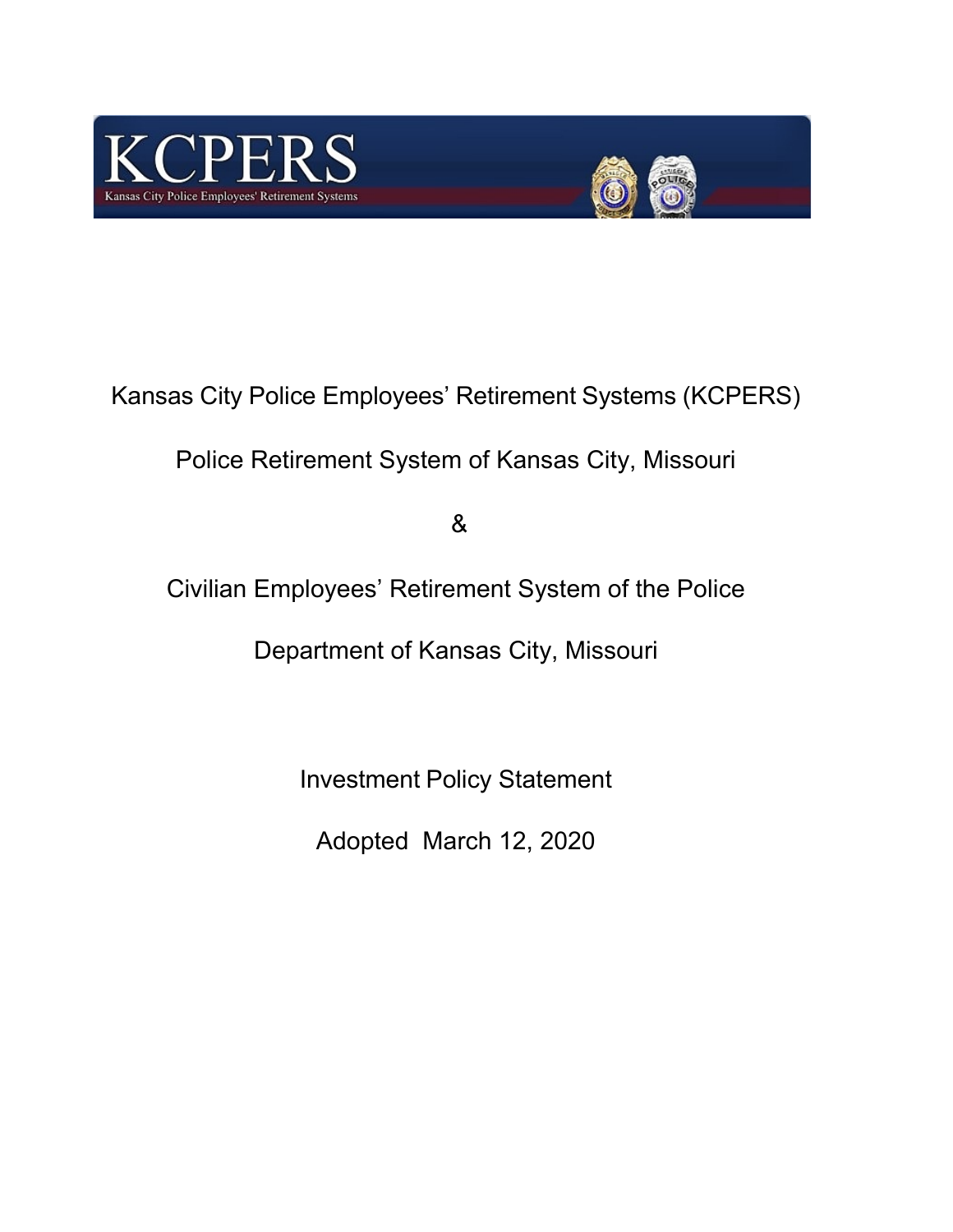## **Table of Contents**

| I. Purpose of the Investment Policy               | 3     |
|---------------------------------------------------|-------|
| II. Duties and Responsibilities                   | 4     |
| III. Investment Philosophy                        | 6     |
| IV. Asset Allocation Strategy                     | 8     |
| V. Investment Return Objectives and Benchmarks    | 9     |
| VI. Monitoring, Evaluation and Review             | 12    |
| <b>VII. Reporting Requirements</b>                | 13    |
| Appendix A: KCPERS Investment Committee Charter   | $A-1$ |
| Appendix B: Asset Class Policy Target Allocations | $B-1$ |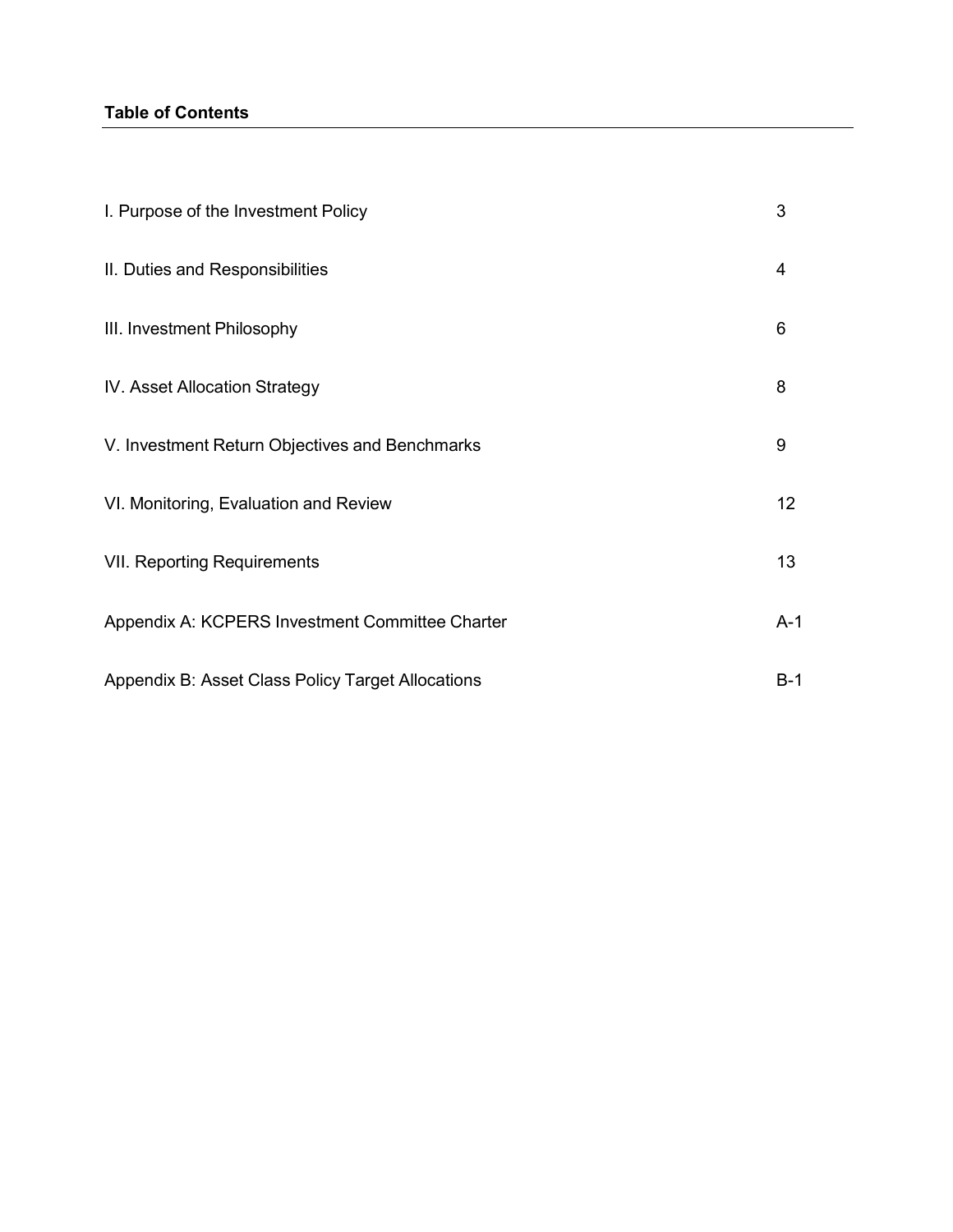# **KCPERS Policy Policy #004 Investment Policy Adopted: December 2000 Revised: February 2002, January 2015, April 2018, March 2020**

### **I. PURPOSE OF THE INVESTMENT POLICY STATEMENT**

The Police Retirement System of Kansas City, Missouri and the Civilian Employees' Retirement System of the Police Department of Kansas City, Missouri ("Plan") exist solely to provide present and future retirement, disability, and survivor benefits to the law enforcement and civilian employees of the Kansas City, Missouri Police Department and to cover reasonable expenses incurred to provide such benefits. The Retirement Systems and benefit provisions are established in Chapter 86 of the Revised Statues of Missouri. The Police Retirement System of Kansas City, Missouri and the Civilian Employees' Retirement System of the Police Department are different entities with separate Boards of Trustees ("Board" or "Board's") operating independently with fiduciary responsibility to their respective Retirement System. The membership of the two boards includes the same individuals.

This Investment Policy Statement ("Policy") is the product of the Board's careful and prudent study; it represents the Board's conclusions as to the most suitable combination of investments, within the applicable statutory requirements, which will satisfy the Plan's ongoing obligations for members and beneficiaries.

The purpose of the Investment Policy Statement is to:

- Provide a written document that sets forth the Board's expectations and objectives in the investment of Plan assets;
- Describe an organized structure for the investment of Plan assets including the identification of investable asset classes and investment strategies which, in aggregate and over time, are expected to meet the Plan's return objectives while maintaining a prudent level of diversification;
- Set forth guidelines that define the objectives and appropriate level of risk for each investment manager or mandate;
- Define criteria by which to monitor and evaluate the results and activities of each investment manager;
- Communicate the investment policies, objectives, guidelines, and performance criteria to the Members, Board, Staff, Investment Managers, Investment Consultants, and all other interested parties; and
- Demonstrate that the Board is fulfilling its fiduciary responsibilities in the management of the investments of the Plan solely in the interests of members and beneficiaries.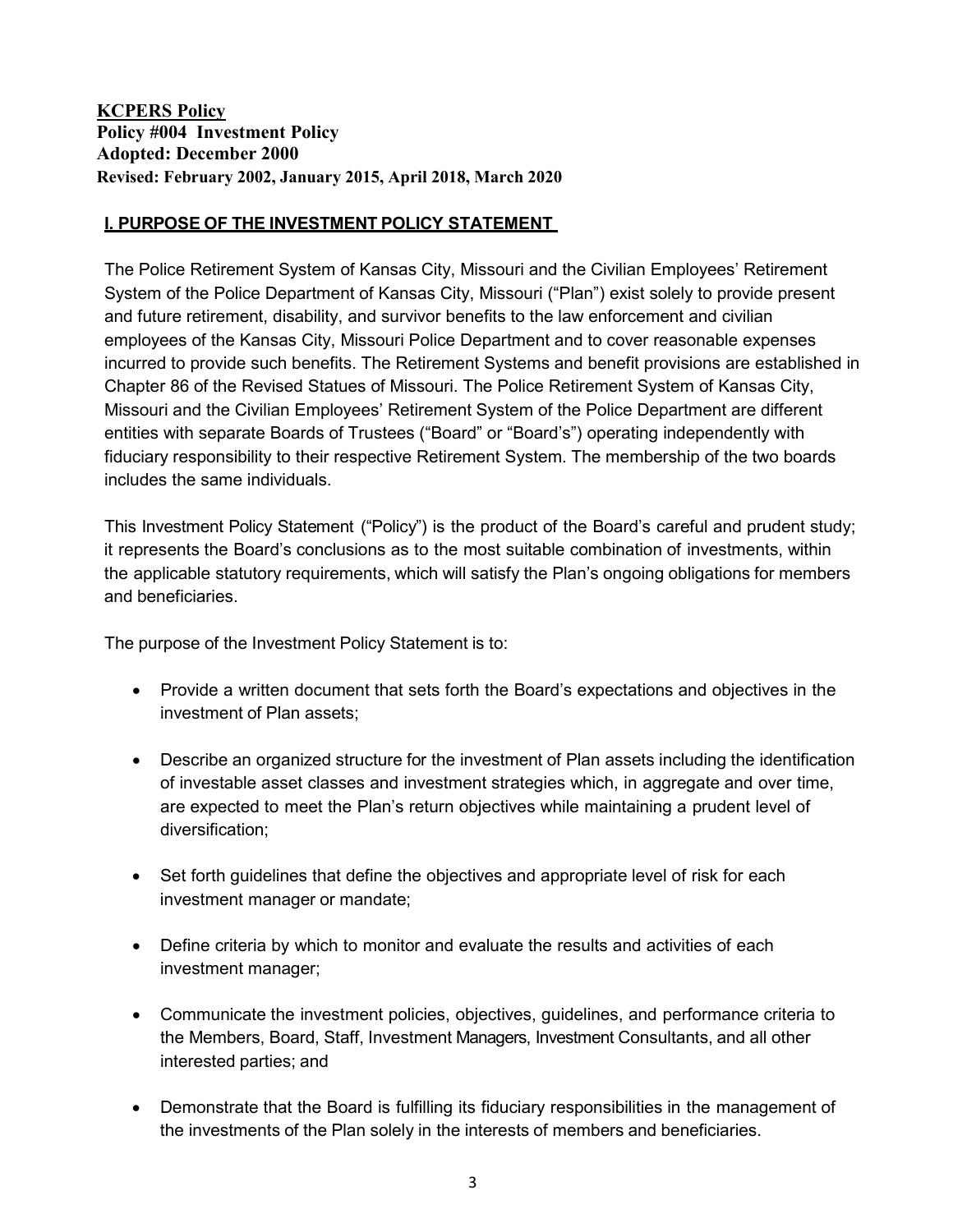Although the Board intends to utilize this Policy in managing the Plan, and the Plan's assets, it shall not be bound solely by its contents. The Board retains the right to amend, supplement or rescind items within the Policy if circumstances warrant a change.

#### **II. DUTIES AND RESPONSIBILITIES**

Each of the entities below are fiduciaries to the Plan and must act prudently in the management of Plan assets, including diversifying the Plan's investments in order to minimize the risk of losses, and in accordance with the Revised Statutes of Missouri. The fiduciaries must also avoid conflicts of interest and may not engage in transactions on behalf of the Plan for the purpose of benefiting other parties unrelated to the Plan. Service providers, including Investment Consultants, Investment Managers, and Custodian Banks are hired by and serve at the pleasure of the Board.

#### **Retirement Board of Trustees**

The Board is responsible for overseeing the investment of the funds supporting the Police Retirement System of Kansas City, Missouri, and the Civilian Employees' Retirement System of the Police Department of Kansas City, Missouri. Its primary duty is to set the asset allocation by determining the asset classes to be used and allocating a certain percentage of funds to each asset class. It is also responsible for establishing an investment policy detailing the process for hiring, evaluating, and terminating Investment Managers. The Board has the authority to hire Investment Consultants, Investment Managers, and Custodian Banks to assist in the implementation of this policy and investment of such funds. Implementation of this Policy shall be in accordance with the fiduciary standards as set forth in the Revised Statutes of Missouri. The Board recognizes the protection which ERISA affords retirement plans that must abide by its provisions and intends to comply with its provisions, to the extent desirable, in order to further protect the assets of the Plan.

## **Investment Committee**

To expedite the duties as described, the Board has established an Investment Committee. The Investment Committee makes recommendations to the Board on investment actions; however, ultimate responsibility for investment and asset allocation decisions remains with the Board. The Committee will consist of four Board members and two non-voting members (one representing retired participants, and one representing active participants).

Committee responsibilities include investment policy and risk management, portfolio structure, vendor selection, monitoring and reporting, and other duties. Specific responsibilities and duties of the Investment Committee are contained in the Investment Committee Charter and are attached as Appendix A.

## **Retirement Systems Staff**

The Pension Systems Manager, with the assistance of other staff members ("Staff"), shall assist the Board and the Investment Committee in establishing, implementing, and monitoring the investment policy and procedures. The Staff shall also work, on a day to day basis, with the Investment Consultants, Investment Managers, and Custodian to provide management and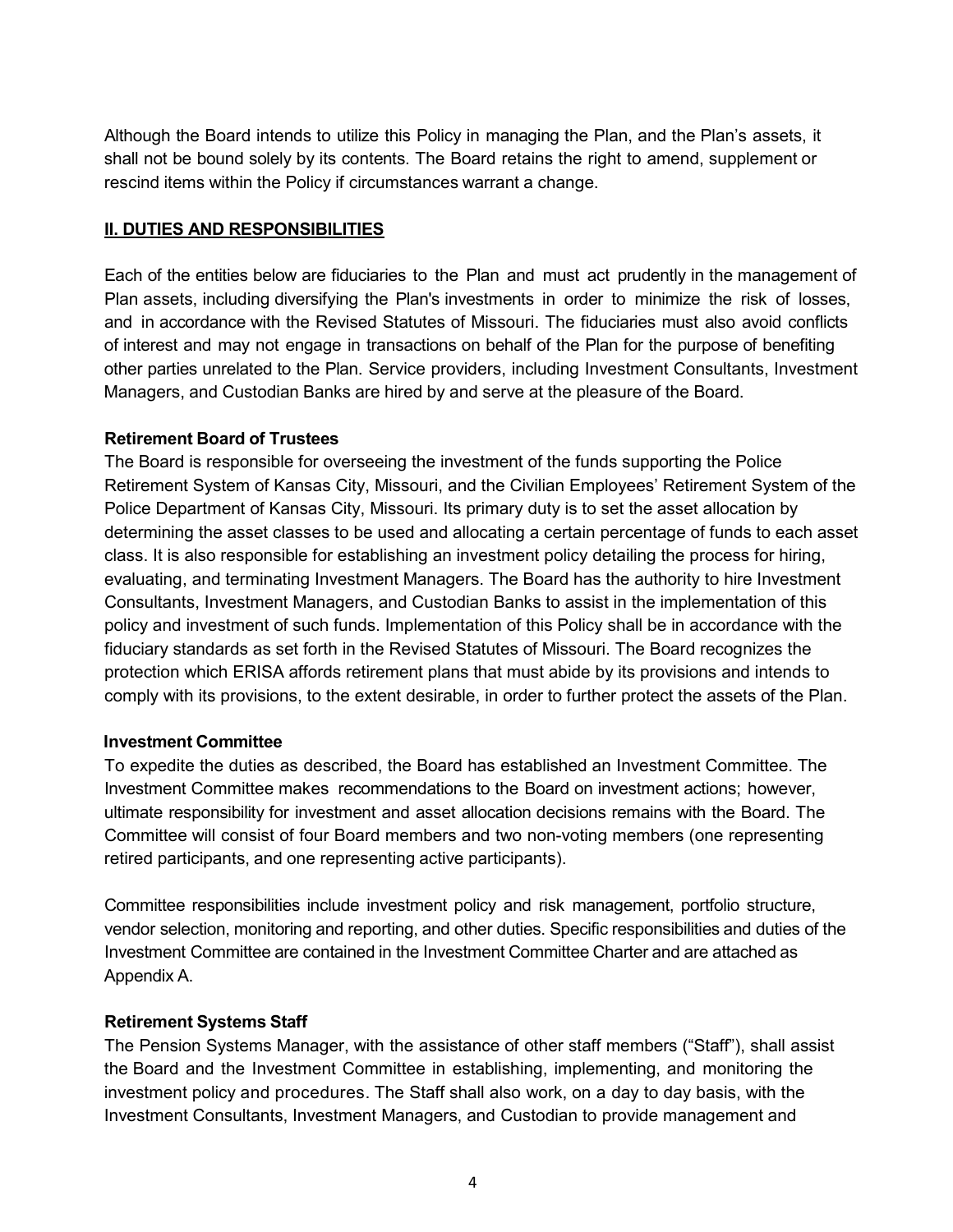oversight of the Plan's assets as directed by the Board.

#### **Investment Consultant**

Investment Consultants ("Consultants") report directly to the Board. The Consultants' duty is to work with the Board, Investment Committee, and the Staff in the management of the investment process. This includes regular meetings with the Board and Investment Committee to provide an independent perspective on the Plan's goals, structure, performance, and managers.

Consultants will render investment advice to the Plan based on the needs and goals of the Plan. The Trustees may use Consultants to: (1) assist in appraising investment performance, (2) provide performance comparison data with other retirement plans, several capital market indices, and to other investment managers, (3) assist in evaluating manager style, discipline, and statistical and peer comparisons, (4) assist in strategic planning and management of Plan assets, and (5) other factors the Board deems appropriate. The Consultants do not have discretionary authority with respect to investments or Investment Managers and the Board makes all final decisions regarding Investment Managers recommended by the Consultants.

#### **External Investment Managers**

External Investment Managers ("Managers") are selected by, and serve at the pleasure of, the Board. The Board will retain Managers that specialize in the investment of particular asset classes. Investments may be made via separate accounts, commingled funds, and/or mutual funds.

The Investment Management Agreement, or in the case of commingled vehicles, the governing management document, will provide explicit directions detailing the management assignment. Within the parameters as set forth within the Investment Management Agreement, or other governing management document, each Manager will have full discretion as to the selection, purchase, or sale of specific securities or investments. Managers will construct and manage investment portfolios consistent with the investment disciplines for which the Board hired them.

The duties and responsibilities of each of the Managers retained by the Board include, but are not limited, to:

- 1. Registration as an investment advisor under the Investment Advisers Act of 1940. The Manager must remain a registered investment advisor throughout the term of Manager's investment of the Plan's assets.
- 2. Exercising full investment discretion in accordance with the guidelines and objectives as set forth in the Investment Management Agreement between the Manager and the Board, or in accordance with the offering document of the commingled or mutual fund. Such discretion includes decisions to buy, hold or sell securities in amounts and proportions reflective of the Manager's current investment strategy and compatible with investment objectives.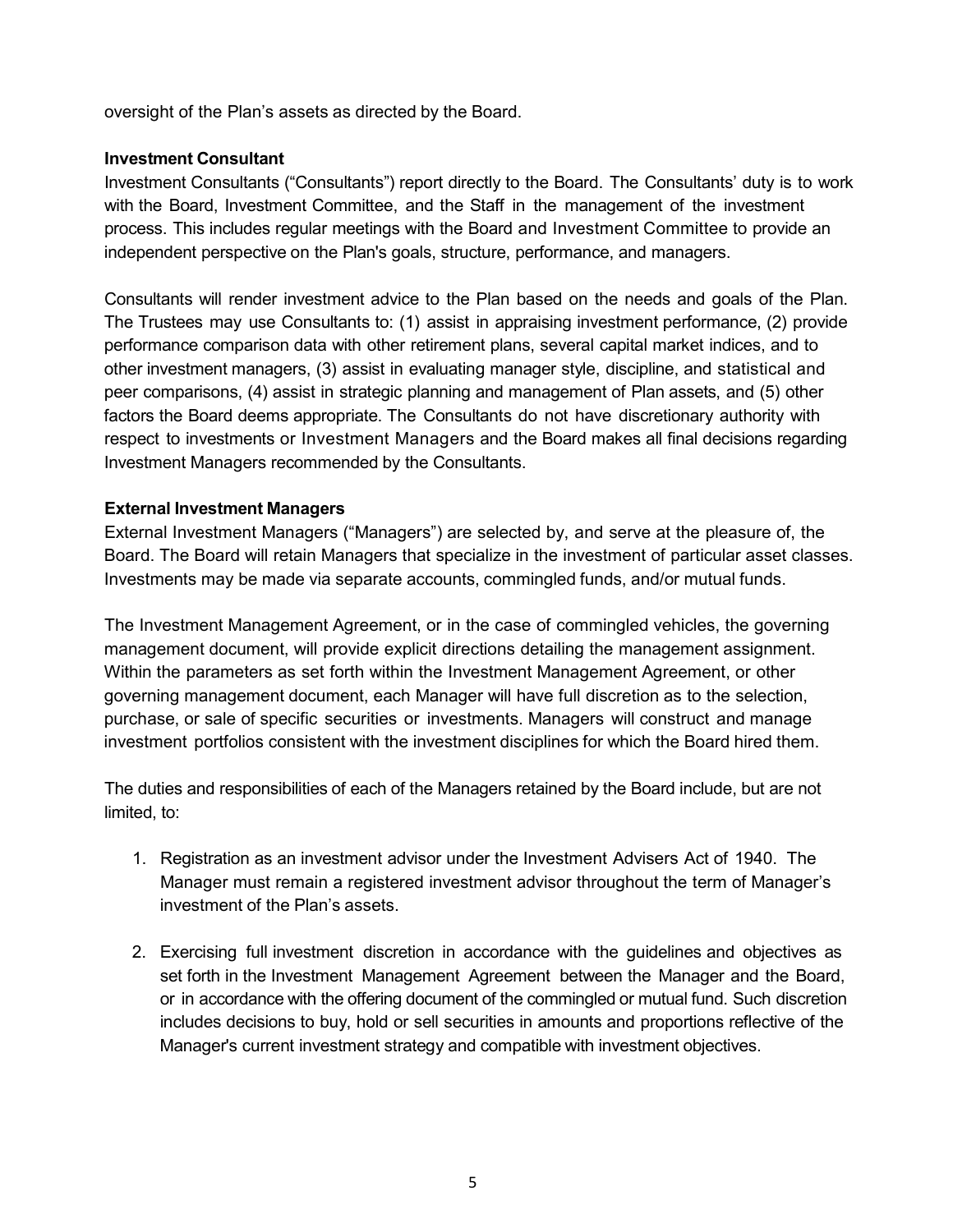- 3. Promptly informing the Board regarding all significant matters pertaining to the investment of the plan assets, for example:
	- Changes in investment strategy, portfolio structure, and market value of managed assets;
	- The Manager's progress in meeting the investment objectives set forth in this document; and,
	- Significant changes in the ownership, affiliations, organizational structure, financial condition, professional personnel staffing, and clientele of the investment management organizations.
- 4. The Board has the authority to delegate to each Manager the duty of exercising all proxy and related actions of the Plan's investment assets assigned. The Board has directed each Manager to promptly vote all proxies and related actions in a manner consistent with the long-term interests of the Plan and its members and beneficiaries. The Board retains the ability to direct Managers to vote all proxies as determined by the Board. Each Manager shall keep detailed records of all said voting of proxies and related actions and will comply with all regulatory obligations related thereto.
- 5. Each Manager shall utilize the same due care, skill, prudence and diligence under the circumstances then prevailing that experienced, investment professionals acting in a like capacity, as a fiduciary, and fully familiar with such matters would use in like activities for like plans with like aims, while maintaining appropriate diversification to avoid the risks of large losses, in accordance and compliance with all applicable laws, rules and regulations from local, state, federal, and international political entities as pertaining to fiduciary duties and responsibilities.

## **Custodian**

The Custodian is selected by, and serves at the pleasure of, the Board. The Custodian will collect income and safe keep all cash and securities, and will regularly summarize these holdings, along with both their individual and collective performance, for Staff's review. In addition, a bank or trust depository arrangement will be utilized to accept and hold cash flow prior to allocating it to the Managers, and to invest such cash in liquid, interest-bearing instruments. The Custodian shall ensure that any idle cash not invested by the Managers shall be invested daily via an automatic sweep Short Term Investment Fund managed by the Custodian or by others on behalf of each Manager. The Custodian will provide performance reports and data to the Staff and the Consultants at intervals specified by the Plan's written policy or contract.

# **III. INVESTMENT PHILOSOPHY**

The Plan's overall objective is to achieve the highest level of investment performance that is compatible with its risk tolerance and prudent investment practices. Because of the long-term nature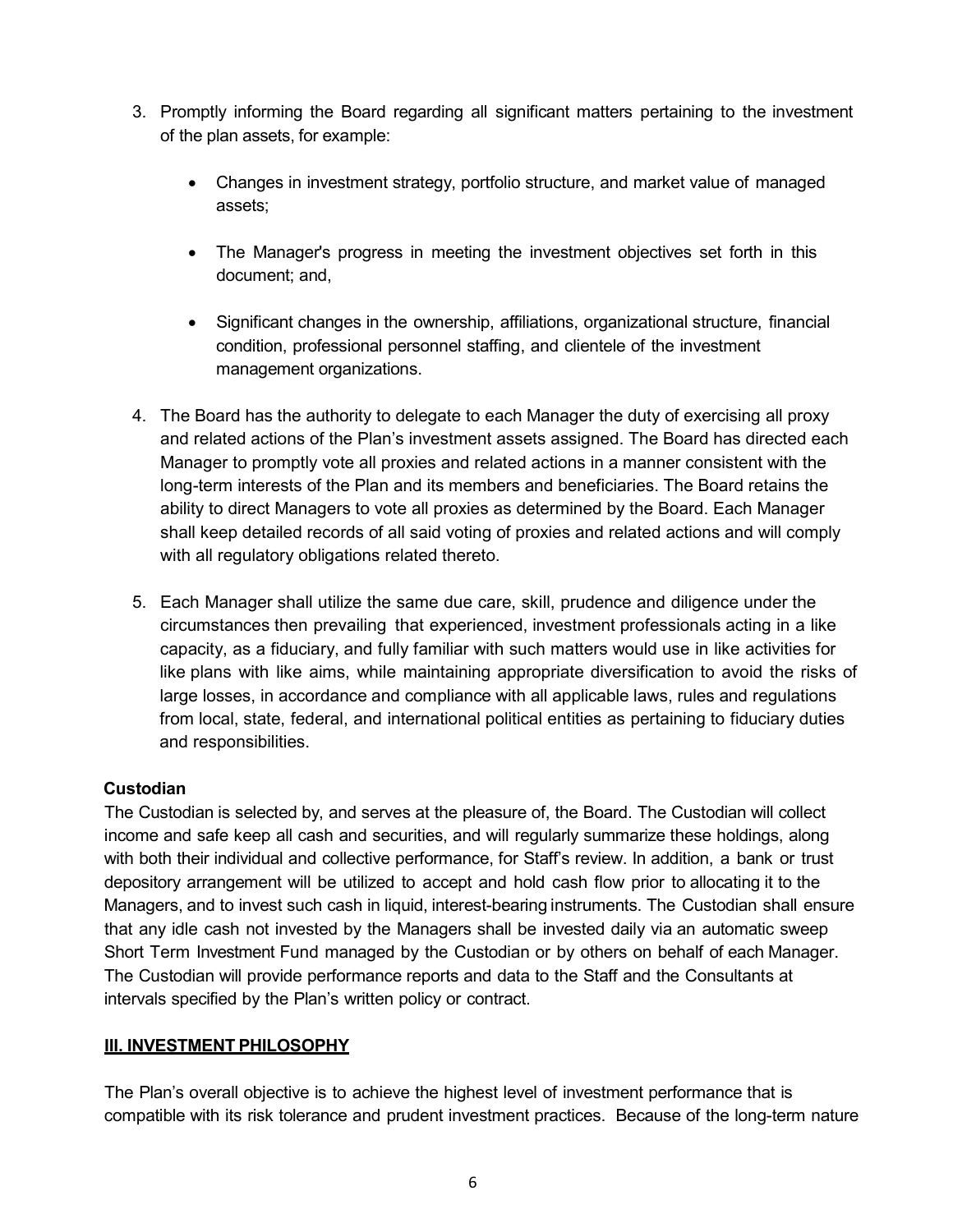of the Plan's pension liabilities, the Board maintains a long-term perspective in formulating and implementing the Plan's investment policies, and in evaluating its investment performance.

Based on general beliefs about the long-term investment returns available from a well-diversified portfolio, the Board adopted the following Plan Investment Objectives:

- The Plan's assets will be invested in a manner consistent with generally accepted standards of fiduciary responsibility and with the safeguards that would guide a prudent person/investor.
- The Plan's assets will be invested in a manner expected to earn a sufficient total rate of return on average and over time to meet all benefit and expense obligations while striving to reduce the volatility of member and employer contribution rates.
- Within the framework of prudent risk limitations, the investment objective is to achieve a long-term total rate of return which satisfies on average the actuarial assumed rate of return.
- The Plan shall also strive to achieve investment performance over time that matches or exceeds the rate of inflation thereby sustaining the real value of Plan assets.
- The Plan costs associated with the management of the Plan assets will be carefully considered and should be held at the lowest possible level, all other items equal, consistent with the prudent management of Plan assets.
- Individual Investment Management Agreements will define and control the discretion and authority of each Investment Manager within the respective investment strategy or mandate.

## **Liquidity Posture**

Plan assets should be invested in a manner consistent with the liquidity needs of the Plan, as estimated through a periodic asset liability study.

## **Risk**

The investment risk philosophy for the Plan is based on the precepts of capital market theory. These precepts are generally accepted and followed by institutional investors, who by definition are long-term oriented investors. This philosophy holds that:

- Market risk is rewarded with compensating returns over time and, therefore, prudent risk taking is justifiable for long-term investors.
- Efficient risk exposure can be gained through diversification of asset classes. Diversification provides for the capture of market returns at the lowest level of market risk..
- Active investment management presents a different set of risks from those associated with asset classes, and have different expected returns.
- The strategic allocation of assets is the primary determinant of long term investment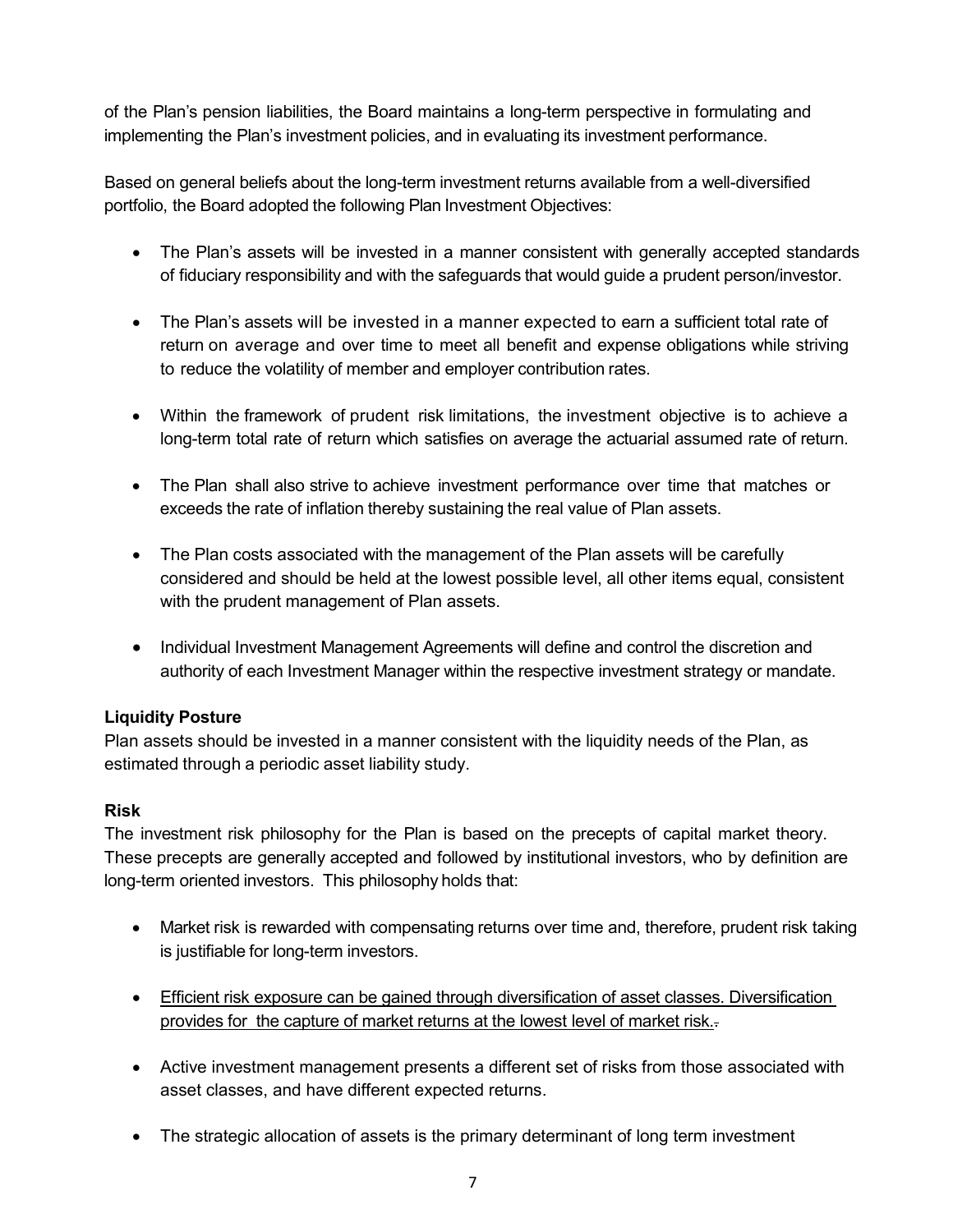performance.

• Future returns are largely unpredictable in the short term and attempts to time the markets are unlikely to be rewarded.

Given these principles, the Plan has established a long-term asset allocation policy (with strategic asset allocation ranges as stated in Appendix B) that seeks to balance the Plan's return objectives and risk constraints. In determining its risk posture, the Board will consider, in accordance with its fiduciary obligations and applicable statutory requirements, the Plan's purpose and characteristics, current and projected financial condition, liquidity needs, sources of contributions, income, and general operating conditions.

### **Diversification**

In seeking to meet the return objectives, the Plan will rely on an investment strategy utilizing an appropriate long-term, diversified asset allocation model. Diversification distributes a portfolio across many investments to avoid excessive exposure to any one source of risk. The Board will determine the proper allocation among asset classes and investment managers, based on advice and analysis as provided by the Plan's Investment Consultants with assistance from the Staff.

### **IV. ASSET ALLOCATION STRATEGY**

### **Asset Class Targets and Ranges**

The Plan's asset allocation strategy is intended to reflect, and be consistent with, the return objective and risk tolerance expressed in this Policy. It is designed to provide the highest probability of meeting or exceeding the Plan's objectives at a targeted level of risk which is acceptable to the Board.

Specific asset class target allocations, and their acceptable allocation ranges, can be found in Appendix B to this Policy.

#### **Rebalancing**

Rebalancing is the term that describes the periodic movement of funds from one asset or asset class to another in order to realign assets to the Target Asset Allocation. A rebalancing strategy is an important element of asset allocation strategy. Systematic re-balancing can reduce portfolio volatility and increase portfolio return over the long term. However, frequent rebalancing resulting from excessively tight ranges can lead to unnecessary transaction costs.

The Board has chosen to adopt a rebalancing strategy governed by allocation ranges rather than time periods. Maximum and minimum allocation limits have been established for each asset class as defined in Appendix B. The Board has authorized the Staff, with guidance from the Investment Consultants, to rebalance the portfolio in accordance with these strategy guidelines. While the allocation to all asset classes remains within these limits, the Staff will use cash flow, as available, to maintain the overall allocation as close as possible to the target. When any one of the public market asset classes violates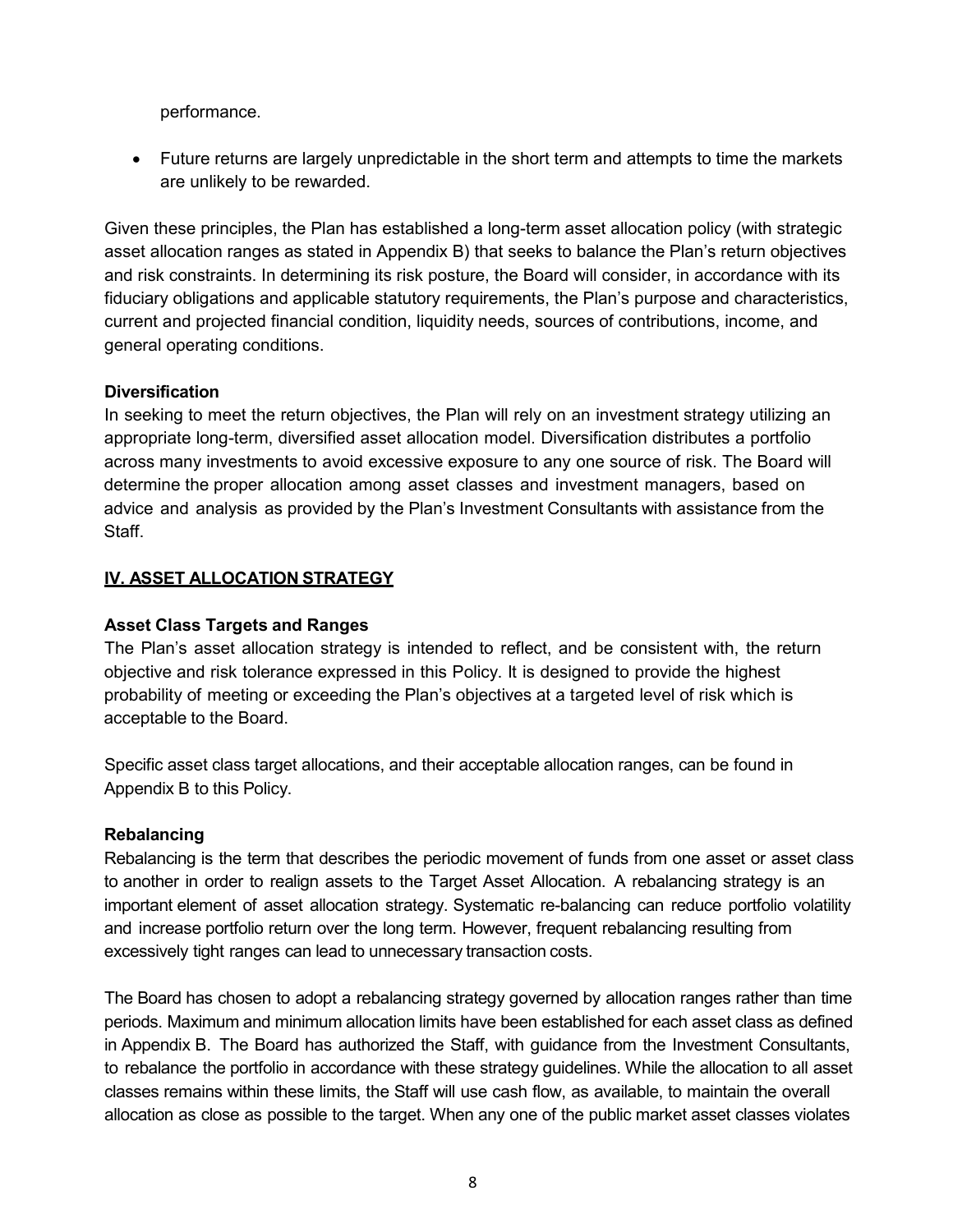a lower or upper limit, the entire Fund may be rebalanced to within its strategic asset allocation target range. Recognizing that it may be impractical or costly to reallocate illiquid alternative assets, if an alternative asset class breaches an upper or lower limit, the asset class will be rebalanced to within its strategic asset allocation range as soon as is practically possible, subject to reasonable transaction costs.

# **V. INVESTMENT RETURN OBJECTIVES AND BENCHMARKS**

## **Total Fund Performance Objectives**

The Board adopted the following objective for the Total Fund:

The Plan's overall annualized total net of fees return, as measured over the course of a typical market cycle and/or a minimum period of five (5) years, should exceed the return that would have been achieved if the Plan had been fully invested according to the approved target allocation (the "Target Allocation Index").

The Target Allocation Index is a custom benchmark established to reflect the returns consistent with the asset allocation targets specified in Appendix B of this Policy.

Meeting or exceeding the Target Allocation Index returns is an investment performance objective of the Plan, and is subject to many variables outside control of the Board. As such, failure to meet the listed objective is not an indication that the Board is not in compliance with its fiduciary duty.

## **Asset Class Objectives**

## 1. Global Equity

The following minimum performance goals have been established for the Plan's global equity portfolio:

- The global equity portfolio total return (net of management fees) should exceed, over the course of either a typical market cycle and/or a minimum period of five (5) years, the total return of the MSCI All Country World Investable Market Index (net).
- The global equity portfolio should maintain an acceptable risk level, as measured by standard deviation, which is reasonable relative to the applicable assigned benchmark.
- The global equity portfolio total return should perform at the fortieth (40th) percentile or better compared to a nationally recognized universe of global equity managers measured over a minimum period of five (5) years.

The following minimum performance goals have been established for the Plan's global equity investment managers: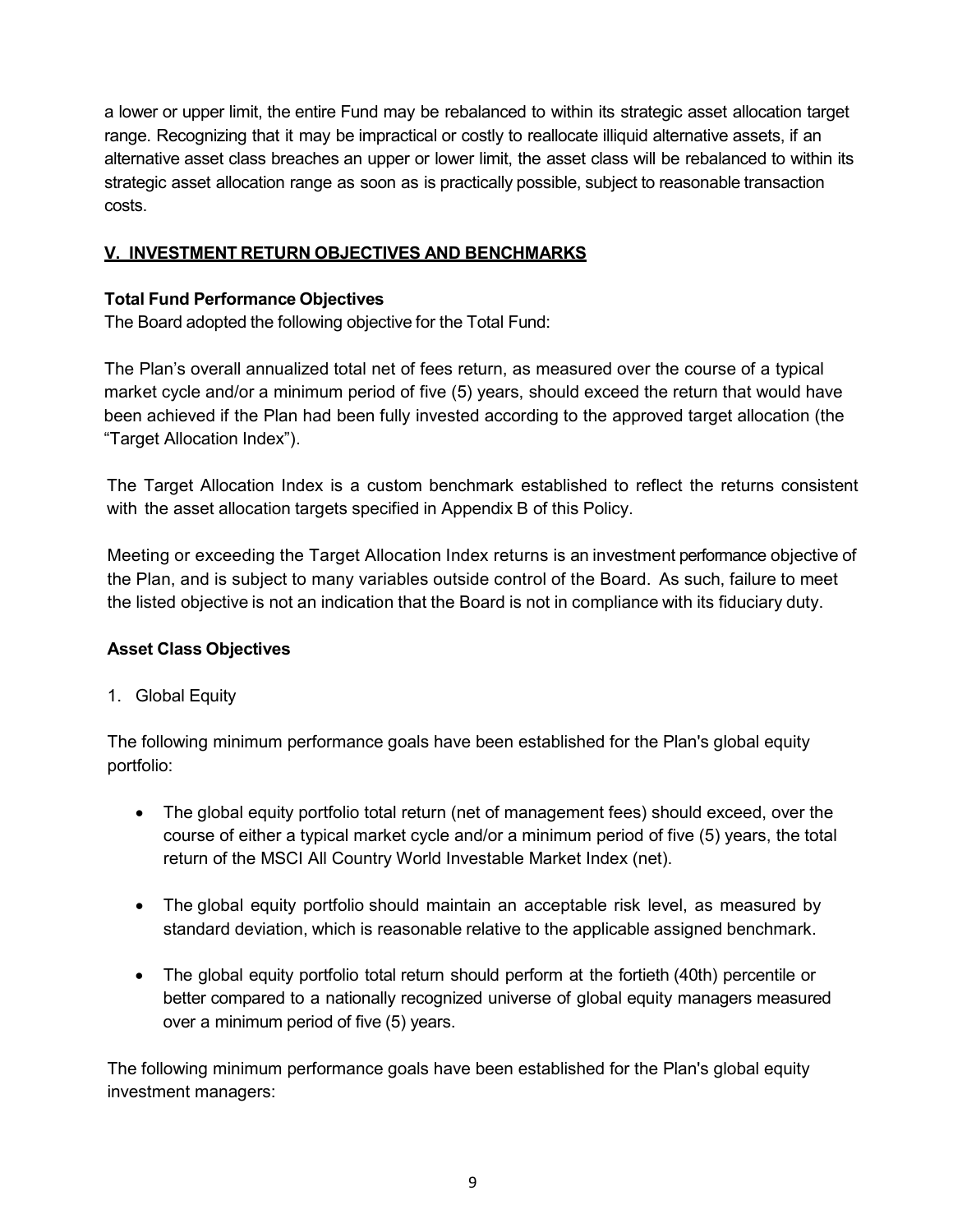- The individual active equity manager's total return (net of management fees) should exceed, over the course of either a typical market cycle and/or a minimum period of five (5) years, the total return of the designated global equity index for the specific manager mandate.
- Active equity managers should maintain an acceptable risk level, as measured by standard deviation, which is reasonable relative to the applicable assigned benchmark.
- The individual active equity manager's total return should perform at the fortieth (40th) percentile or better compared to a nationally recognized universe of comparable equity managers possessing a similar style over a minimum period of five (5) years.
- Passive equity managers should provide a level of return (net of fees) and risk similar to that of the applicable assigned benchmark.
- 2. Fixed Income

The following minimum performance goals have been established for the Plan's fixed income portfolio:

- The fixed income portfolio total return (net of management fees) should exceed, over the course of a typical market cycle and/or a minimum period of five (5) years, the total return of the Bloomberg US Aggregate Bond Index.
- The fixed income portfolio should maintain an acceptable risk level, as measured by standard deviation, which is reasonable relative to the applicable assigned benchmark.
- The fixed income portfolio total return should perform at the fortieth (40th) percentile or better compared to a nationally recognized universe of fixed income managers measured over a minimum period of five (5) years.

The following minimum performance goals have been established for the Plan's fixed income investment managers:

- The individual active fixed income manager's total return (net of management fees) should exceed, over the course of a typical market cycle and/or a minimum period of five (5) years, the total return of the designated fixed income index for the specific manager mandate.
- Active fixed income managers should maintain an acceptable risk level, as measured by standard deviation, which is reasonable relative to the applicable assigned benchmark.
- The individual active fixed income manager's total return should perform at the fortieth (40th) percentile or better compared to a nationally recognized universe of fixed income managers possessing a similar style over a minimum period of five (5) years.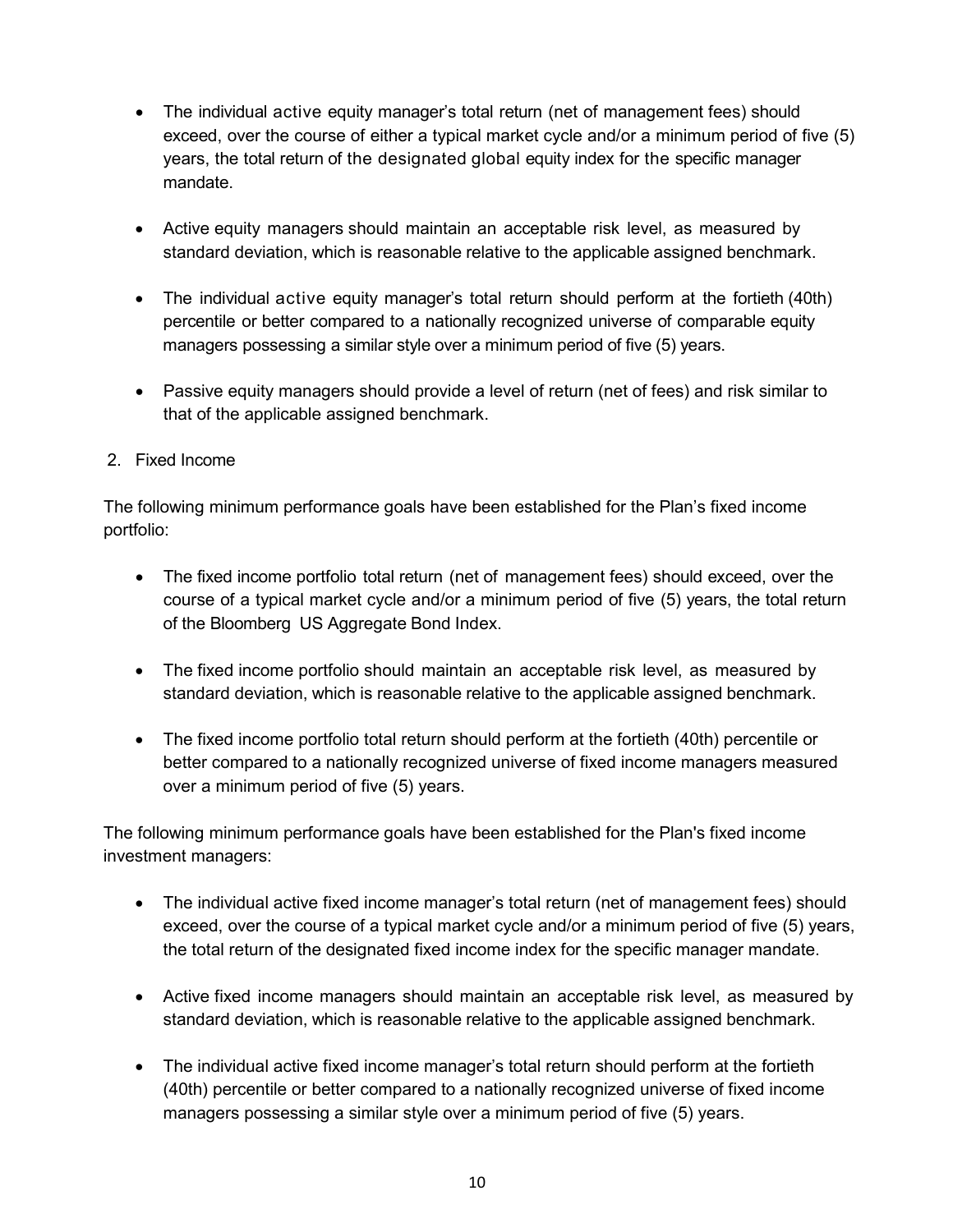- Core fixed income managers shall only purchase bonds with a rating equal to or above BBB (or equivalent).
- Passive fixed income managers should provide a level of return (net of fees) and risk similar to that of the applicable assigned benchmark.
- 3. Middle Market Direct Lending

The following minimum performance goals have been established for the Plan's direct lending portfolio:

- The direct lending portfolio total return (net of management fees) should exceed, over the course of a typical market cycle and/or a minimum period of five (5) years, the total return of 3 month Treasury Bills plus 500 basis points.
- The individual direct lending manager's total return (net of management fees) should exceed, over the course of a typical market cycle and/or a minimum period of five (5) years, the total return of the designated index for the specific manager mandate.
- Direct lending managers should maintain an acceptable risk level, as measured by standard deviation, which is reasonable relative to the applicable assigned benchmark.
- 4. Real Estate

The performance objective of the real estate portfolio is to achieve a total time-weighted rate of return (net of fees) over the course of a typical market cycle and/or a minimum period of five (5) years in excess of the NCREIF ODCE Property Index.

The performance objective of individual real estate managers is to achieve a total time-weighted rate of return (net of fees) over the course of a typical market cycle and/or a minimum period of five (5) years in excess of the NCREIF ODCE Property Index.

5. Private Equity

Private equity represents investments in Venture Capital, Buyouts, Mezzanine, and Distressed Debt. Typically Private equity is accessed through a fund of funds approach. A fund of funds manager invests in a group of funds or managed accounts, each of which creates funds of managers employing different strategies, thus creating a diversified investment vehicle for its investors. Private equity managers will be evaluated quarterly.

The performance objective of the private equity portfolio is to achieve a rate of return (net of fees) over the course of a typical market cycle and/or a minimum period of five (5) years in excess of the Cambridge U.S. Private Equity Index (one-quarter lag). On a shorter-term basis, the objective of the private equity managers is to outperform the Russell 3000 Index plus 300 basis points.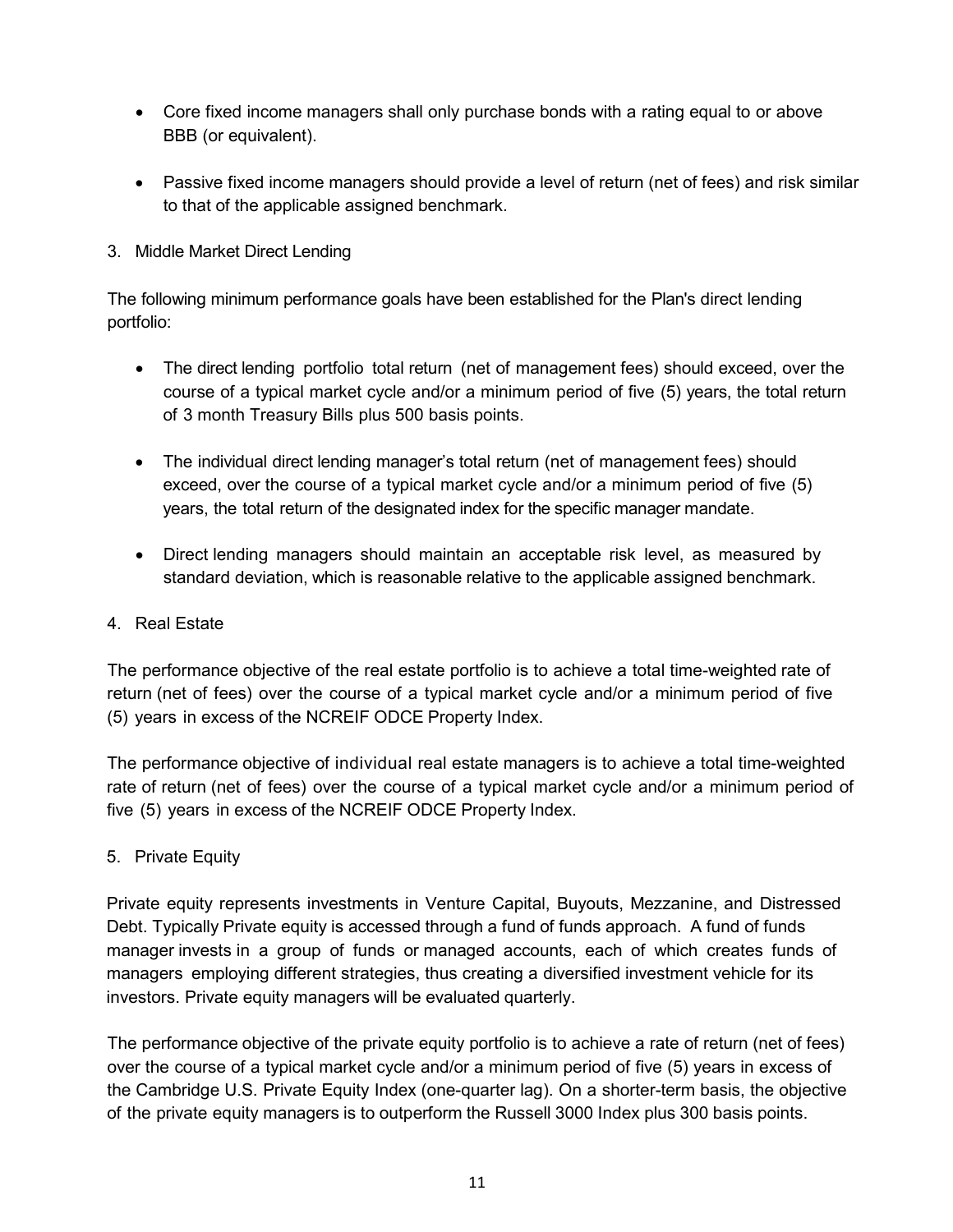### 6. Absolute Return

The absolute return composite portfolio consists of a 70% target allocation to a custom hedge fund of one portfolio and a 30% allocation to global tactical asset allocation (GTAA) strategy. The performance objective of the absolute return composite portfolio is to achieve a total time weighted rate of return (net of fees) over the course of a typical market cycle and/or a minimum period of five (5) years in excess of the blended long-term benchmarks of the underlying portfolios*,* which consists of a 70% allocation to 3 month Treasury Bills plus 500 basis points and a 30% allocation to CPI plus 500 basis points. The short-term performance objective over periods of less than a complete market cycle is to achieve a total time weighted rate of return in excess of a custom benchmark comprised of 70% of the Hedge Fund Net Fund of Funds Multi-Strategy Index, 18% MSCI All Country World Index, and 12% Bloomberg Global Aggregate Index.

The performance objective of the customized hedge fund of one portfolio is to achieve a total time- weighted rate of return (net of fees) over a complete market cycle in excess of the return on 3 month Treasury Bills plus a 500 basis point premium. The short-term performance objective over periods less than a complete market cycle is to achieve a total time-weighted rate of return (net of fees) in excess of the Hedge Fund Net Fund of Funds Multi-Strategy Index.

The performance objective of the global tactical asset allocation portfolio is to achieve a total time- weighted rate of return (net of fees) over a complete market cycle in excess of Consumer Price Index (CPI) plus a 500 basis point premium. The short-term performance objective over periods less than a complete market cycle is to achieve a total time-weighted rate of return (net of fees) in excess of a composite index comprised of 60% MSCI All Country World Index and 40% Bloomberg Global Aggregate Index.

7. Cash and Equivalents

The total cash and equivalents return should perform in line with the Citigroup 3 Month Treasury Bill Index measured over the course of a typical market cycle and/or a period of five (5) years.

## **VI. MONITORING EVALUATION AND REVIEW**

On a timely basis, but not less than four times a year, the Board will review actual investment results achieved by each Manager (with a perspective toward rolling five-year time horizons) to determine whether:

- The Managers have performed in adherence to the investment philosophy and policy guidelines as set forth herein,
- The Managers have performed satisfactorily when compared with:
	- − The objectives as set forth in Appendix B;
	- − Their own previously stated investment style;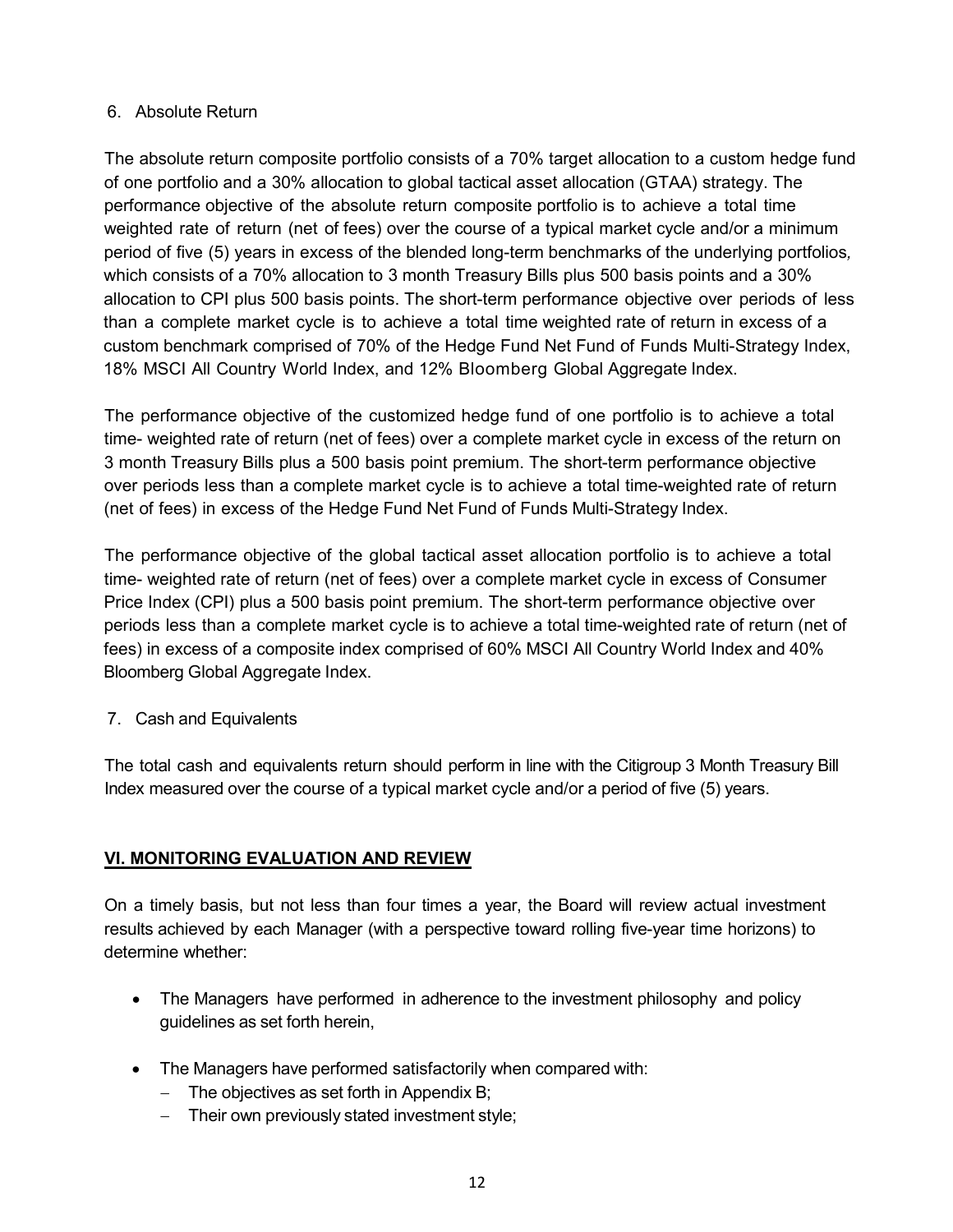- − Other investment managers, comparable as to asset class and style group; and
- − Appropriate market indices.

The Board will also review qualitative factors including, but not limited to:

- Adherence to investment guidelines and stated investment style;
- Turnover of one or more key personnel;
- Change in firm ownership or structure;
- Significant loss of clients and/or assets under management;
- Significant and persistent lack of responsiveness to client requests;
- Failure to disclose significant information, including potential conflicts of interest; and
- Any other issue or situation of which the Staff, Consultants, Investment Committee, and/or Board become aware that is deemed material.

In addition to reviewing each Manager's performance results and qualitative factors, the Board will re-evaluate, from time to time, progress made in achieving the Total Fund, as well as asset class portfolio objectives previously outlined. The periodic re-evaluation will also include an evaluation of the continued appropriateness of: (1) the manager structure, as set forth in Appendix B; (2) the allocation of assets among the managers; and (3) the investment objectives for the Plan's assets.

#### **VII. REPORTING REQUIREMENTS**

#### **Investment Consultant Reporting**

The Plan's General Investment Consultant will provide quarterly reports to the Board which, at a minimum, will include the following information:

- Overview of the most recent quarter and year-to-date investment results;
- Total Fund asset allocation;
- Sources of investment return (income, capital appreciation or loss);
- Performance results for the Plan compared to appropriate benchmarks and peer groups;
- Performance results by asset class compared to appropriate benchmarks;
- Performance results of individual managers compared to appropriate benchmarks and peer groups;
- Statistical measurements of investment performance for the Plan compared to relative benchmark data;
- Statistical measurements of asset class performance for the Plan compared to the asset class relative benchmark data;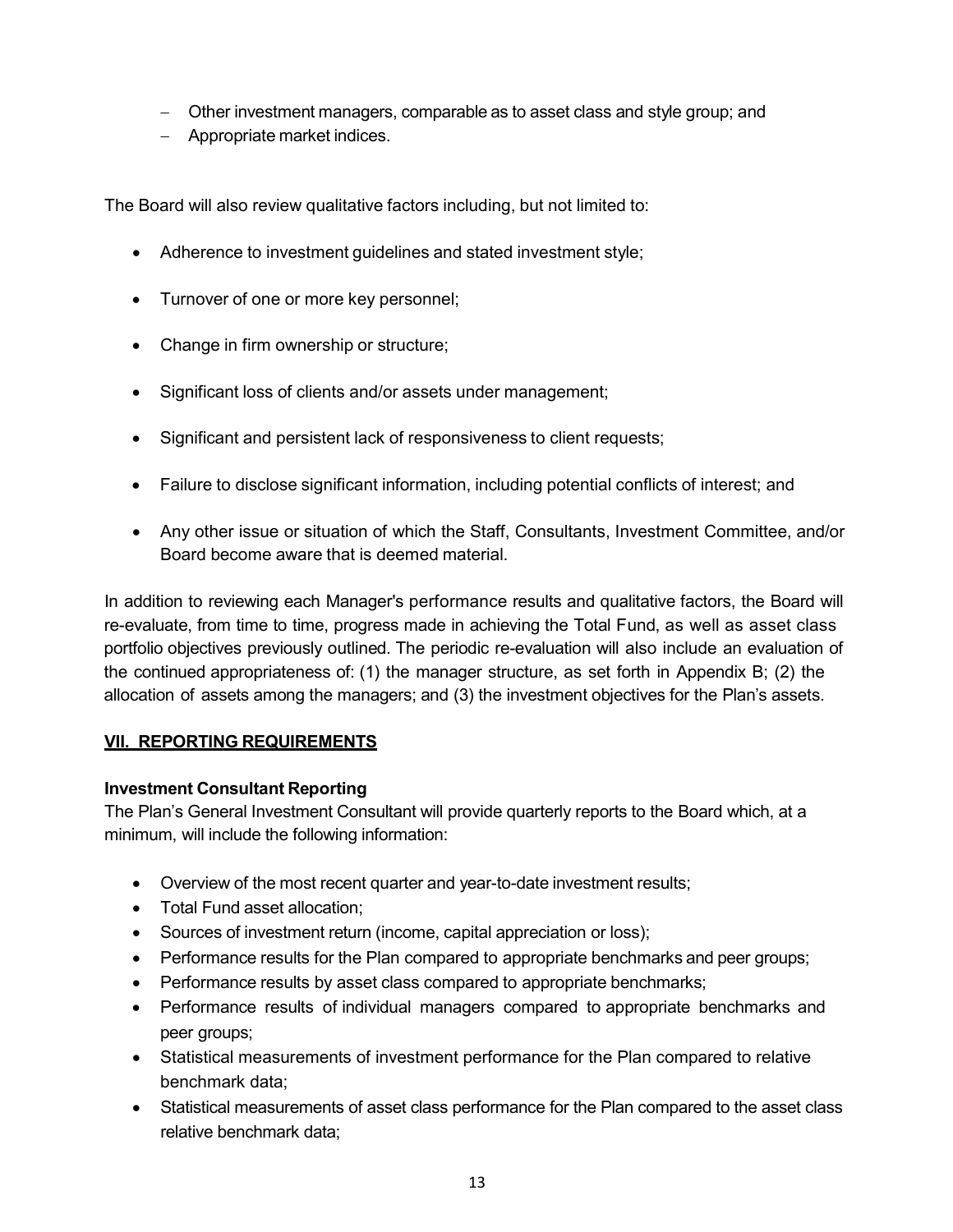• Statistical measurements of the investment performance of the individual managers compared to each manager's benchmark.

Further, the Plan's general Investment Consultant will provide monthly reports to the Investment Committee (which will intern provide to the Board) which, at a minimum, will review the following information:

- Summary of the most recent month and year-to-date investment indicators;
- Total Fund asset allocation;
- Sources of investment return (income, capital appreciation or loss);
- Performance results for the Plan compared to appropriate benchmarks;
- Performance results by asset class composite compared to appropriate benchmarks;
- Performance results of individual managers compared to appropriate benchmarks;
- Periodic reports from the consultant's research staff regarding the Plan's current or contemplated investment managers;
- Consultant's research staff commentary on investment manager's performance drivers.

## **Investment Manager Reporting**

For separate accounts, each Manager will provide Staff and the Investment Consultant with a quarterly report of their activity no later than thirty (30) days after the end of the calendar quarter. Each report will contain the following information:

- Beginning asset value at cost and market;
- Ending asset value at cost and market;
- Securities sold and purchased during the quarter;
- Quarterly, year-to-date, and since inception performance results;
- Written description of the most recent quarterly results and near-term investment strategy and market outlook;
- On a calendar quarterly basis, the name and responsibility of key personnel who have been hired or terminated by the organization. The Manager is to provide written notice to Staff within ten days from the date a key person is hired or terminated.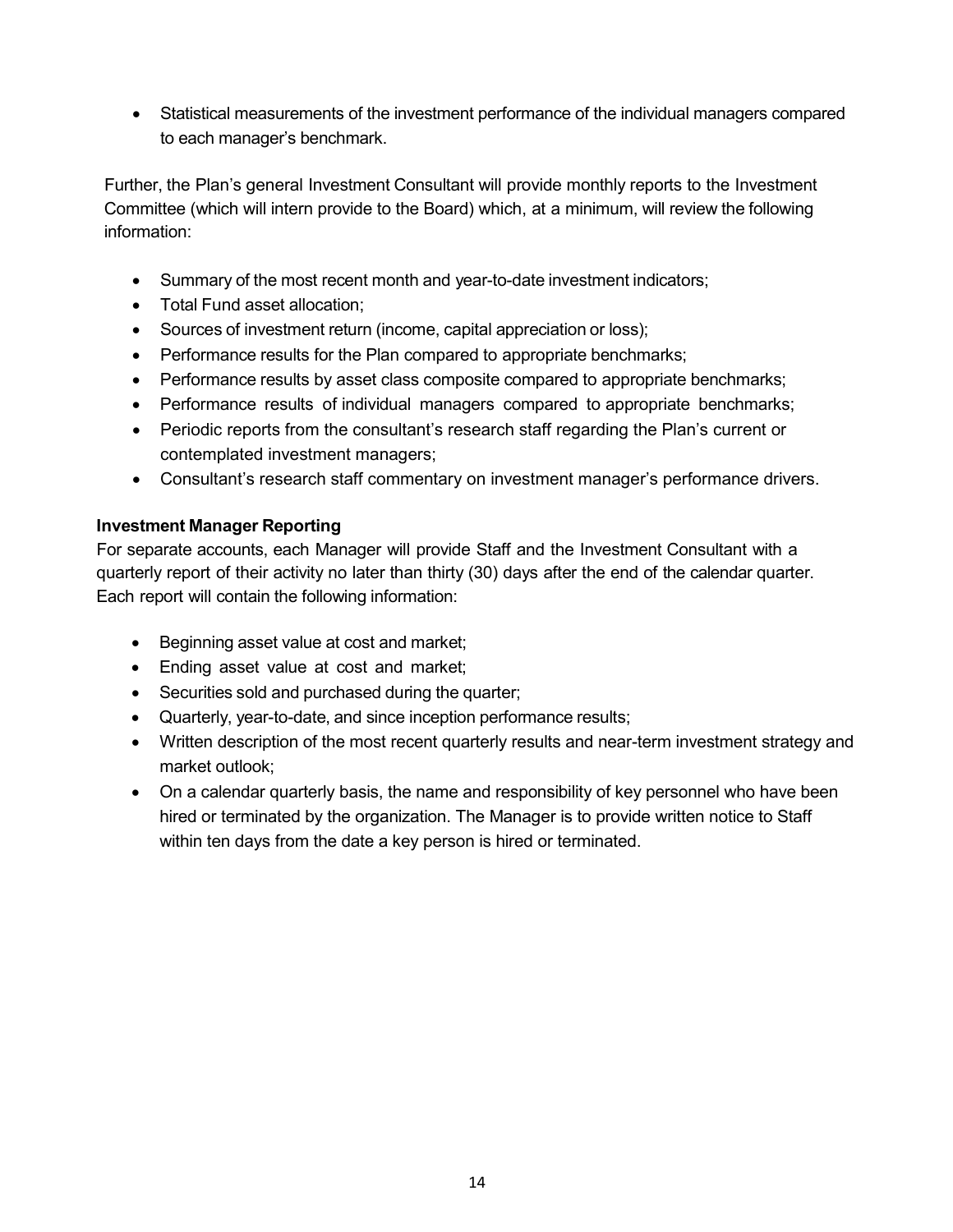### **APPENDIX A: KCPERS' INVESTMENT COMMITTEE CHARTER**

The Kansas City Police Employees' Retirement Systems recognizes the importance of prudent investing and monitoring of the assets of the Police Retirement System of Kansas City, Missouri and Civilian Employees' Retirement System of the Police Department of Kansas City, Missouri. As such, the Retirement Board ("Board") has established a standing Investment Committee that includes members from both the Board and members of the Retirement Systems. The Investment Committee's goal is to collaborate with consultants, investment managers, custody banks, or any other entity that can provide positive results in managing or investing the Retirement Systems funds. The Investment Committee will report their findings and recommendations to the Board as more fully set forth within this Charter.

## **Introduction and Background**

- 1. The Retirement Board is responsible for:
	- a. Investment and reinvesting the moneys in the retirement fund in accordance with the fiduciary standards as set for in law;
	- b. Adopting an investment resolution or resolutions contacting detailed investment guidelines, as appropriate, and
	- c. Entering into custodian and investment management agreements, as appropriate.
- 2. To assist the Board in the duties as described, the Board has established an Investment Committee. The Investment Committee will consist of four board members and two non-voting members (one each representing retired and active participants participants).

## **Committee Operations**

- 3. The Investment Committee will operate in accordance with all applicable state laws and Retirement Board policy. These include but are not limited to the following:
	- a. The presence of a majority of Investment Committee members shall constitute a quorum;
	- b. All actions of the Investment Committee shall be by an affirmative vote of the majority of the members present at a meeting of the Investment Committee, provided a quorum is present.
	- c. All material actions of the Investment Committee shall be approved by the Board to be effective, unless otherwise provided herein. The Board need only be informed of any other actions of the Investment Committee;
	- d. The Investment Committee shall meet at least quarterly;
	- e. Investment Committee meetings shall be open to the public and noticed, held, and conducted in accordance with Missouri Sunshine Law Requirements; and
	- f. The Investment Committee shall keep and post minutes of its open-session meetings.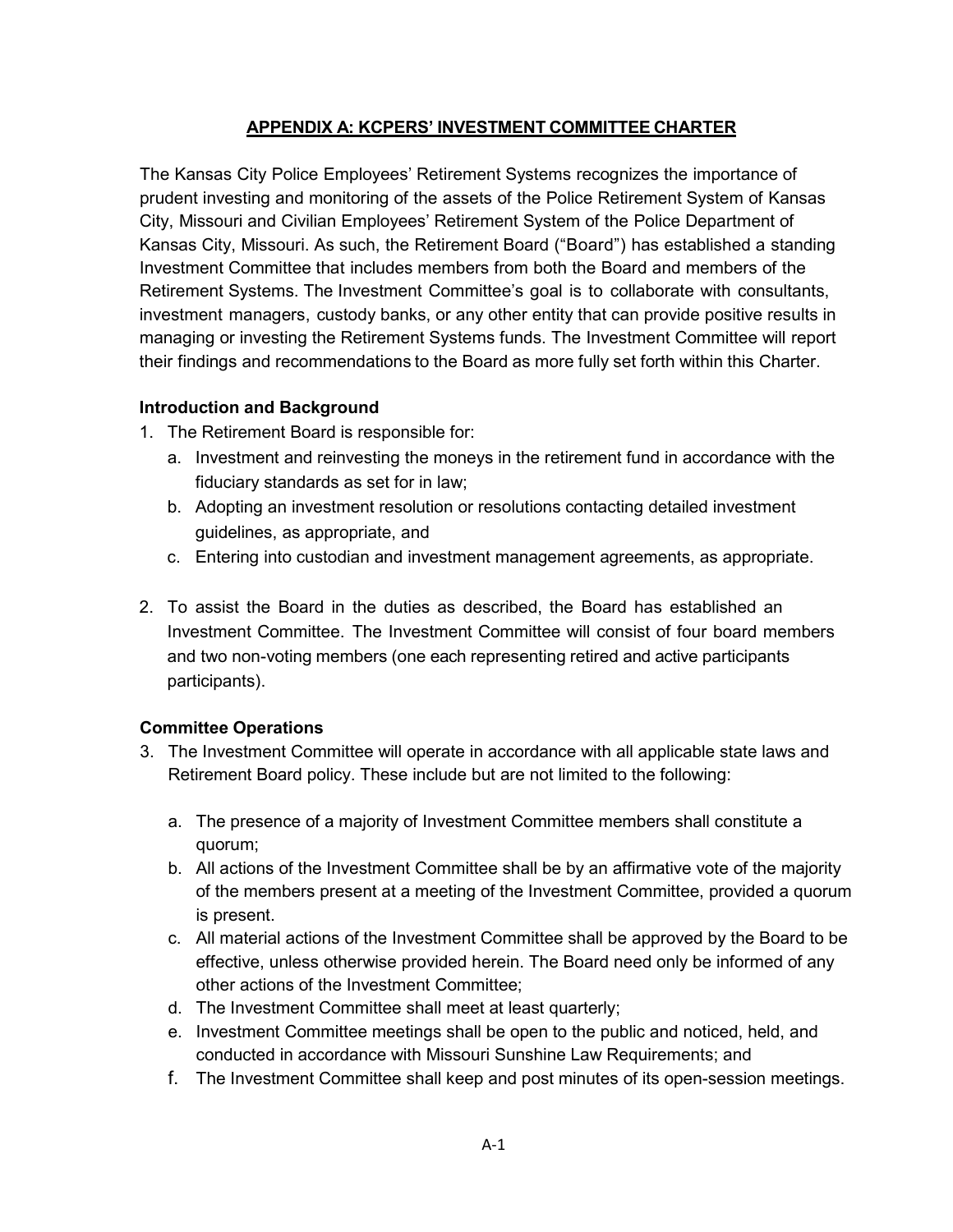### **COMMITTEE RESPONSIBILITIES**

#### **Investment Policy & Risk Management**

- 4. With the support of staff and advisors, the Investment Committee will develop and recommend to the Board an Investment Policy Statement. This Statement will set forth all material investment policies and procedures for the Plan. The Investment Committee will review the Statement at least annually and recommend modifications to the Board as appropriate.
- 5. As part of the Plan's risk management efforts, the Investment Committee will review processes designed to address risks associated with the investments and the investment management process. Staff and/or Investment Consultants and Managers employed by the Plan will be responsible for reporting their individual and Plan level risk management efforts to the Committee on a regular basis.

#### **Portfolio Structure**

6. The Investment Committee will routinely review and assess the portfolios' strategic structure for effectiveness and risk/cost efficiency and in turn report their findings and make suggestions or recommendations to the Board as appropriate.

#### **Vendor Selection**

- 7. As necessary the Investment Committee will conduct investment manager due diligence (which may include but is not limited to site visits, interviews, and statistical reviews of investment performance) to arrive at recommendations for the selection or termination of an investment manager.
- 8. As necessary the Investment Committee will review the performance of trust and custody providers, investment managers (for both public and private markets), investment consultants or other service providers and provide information and/or recommendations on actionable items for the Board's consideration. The Committee may also collect and monitor information on investment options, policies, and procedures.
- 9. The Investment Committee will lead and participate in investment manager interactions and communication, including on-going due diligence and interviews. In addition the Investment Committee will provide oversight and guidance to the Plans' staff and advisors, and will consider recommendations by staff and advisors as related to current or prospective investment managers.
- 10. With respect to the selection and engagement of Investment Consultants, the Investment Committee will provide preliminary due diligence, including in-house interviews, prior to providing finalist(s) or hiring recommendations to the full Board.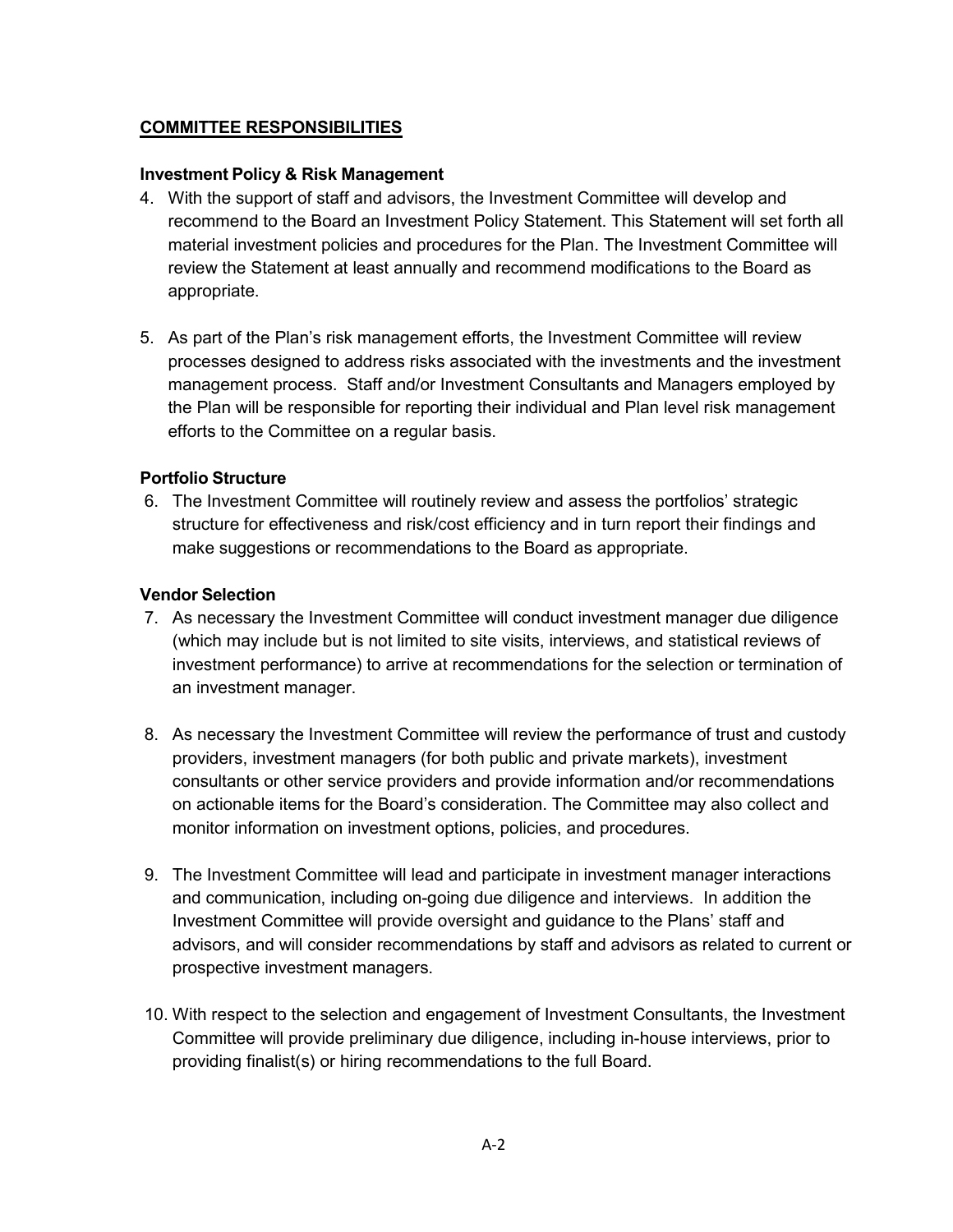# **Monitoring & Reporting**

- 11. The Investment Committee will monitor all material aspects of the investment program including but not limited to:
	- a. Compliance with the Board approved Investment Policy Statement, other material investment processes, procedures and responsibilities of the Fund, as well as applicable legal requirements;
	- b. Compliance with established risk management procedures, parameters or actuarial targets;
	- c. Investment performance, including but not limited to total fund performance, asset class performance, and investment manager performance;
	- d. Implementation of any material changes or transitions in the portfolio or manager structures;
	- e. Proxy voting;
	- f. Cost effectiveness of the investment program including manager fees, service fees, and costs associated with transitions and trading; and
	- g. Working with staff and advisors to continually enhance the quality of investment reporting to the Investment Committee and the Board.

## **Other Duties**

- 12. The Investment Committee is expected to:
	- a. Remain abreast of trends and developments in the pension and investment industry and be available to advise the Board as appropriate;
	- b. Report at each regularly scheduled Board meeting on its activities; and
	- c. Perform any other duties in connection with the Plans' investments consistent with this Charter or as assigned by the Board.

## **Charter Review & History**

- 13. This Charter will be reviewed at least every three years.
- 14. This Charter was approved by the Board on and reviewed April 12, 2018.

## **MONITORING & REPORTING PROCESS**

## **Background**

1. In keeping with the duty of the Board to monitor the activities and performance of the Plan, its agents, and employees, the Board has established this Monitoring and Reporting Process which sets forth the Board's expectations concerning the routine reports it is to receive from various sources.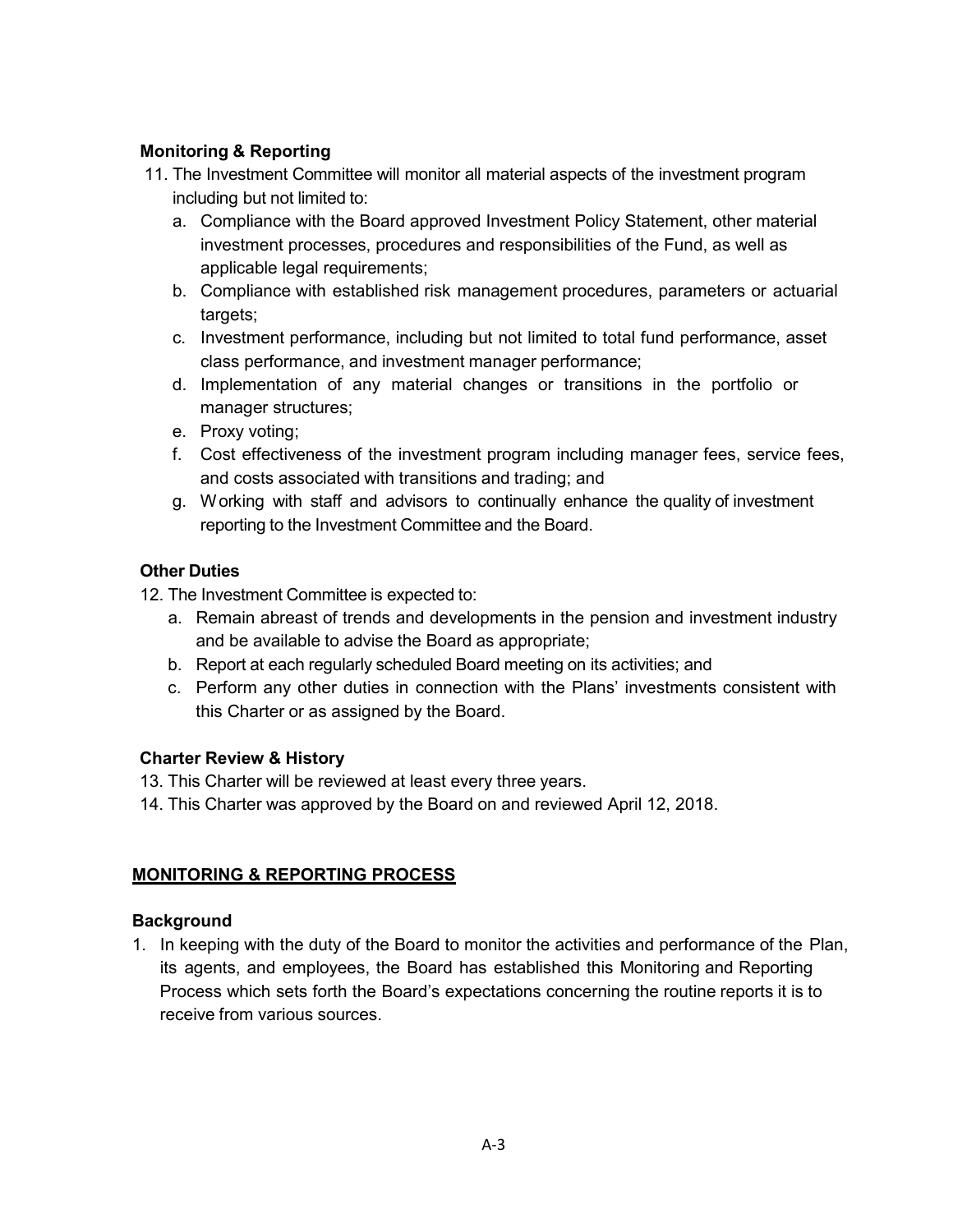## **Guidelines**

- 2. Staff and advisors will provide the Board and its committees with the routine reports, and at the frequency listed, as outlined in Appendix 1. Staff will also provide the Board with any ad hoc reports deemed necessary or as requested by the Board or committees of the Board.
- 3. Additional reports (to be provided on an ongoing basis) or the discontinuation of any prior routine report listed in Appendix 1 shall require board approval. Upon approval this document shall be updated accordingly.

### **Process, Review & History**

- 4. The Board will review this process at least once every three years.
- 5. The Board adopted this process as part of the Investment Committee Charter on June 11, 2013.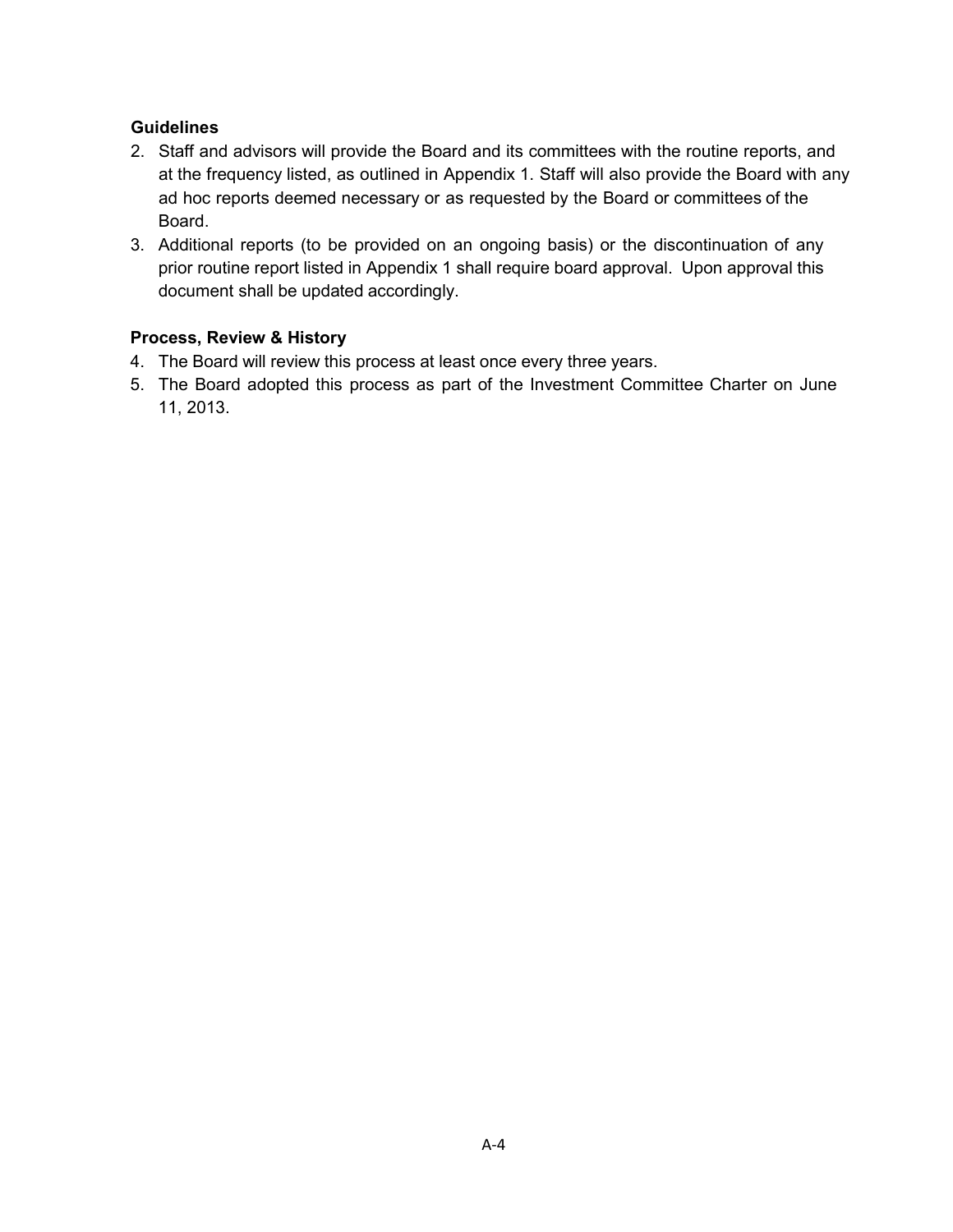# **Appendix 1 to Investment Committee Charter**

| <b>INVESTMENTS</b>                                          |           |                                                        |                                                                  |                                                                                                                                                                           |                                    |
|-------------------------------------------------------------|-----------|--------------------------------------------------------|------------------------------------------------------------------|---------------------------------------------------------------------------------------------------------------------------------------------------------------------------|------------------------------------|
| Task                                                        | Timeframe | Reported to                                            | Responsible<br>Party                                             | Description                                                                                                                                                               |                                    |
| 1. Asset/Liability Study                                    | 3-5 Years | Investment<br>Committee/<br>Retirement<br><b>Board</b> | Staff /<br>Invest<br>ment<br>Consul<br>tant                      | A review of the<br>appropriateness of the Plan's<br>asset mix policy (in the support<br>of liability management) and<br>any recommendations for<br>change.                | Investment<br>Policy<br>Statement  |
| 2. Asset Allocation<br>Study                                | 3-5 Years | Investment<br>Committee/<br>Retirement<br>Board        | Staff /<br>Investment<br>Committee /<br>Investment<br>Consultant | A review of the appropriateness<br>of the Plan's asset mix policy (in<br>the support of liability<br>management) and any<br>recommendations for change.                   | Investment<br>Policy<br>Statement  |
| 3. Presentation on the<br>Portfolio Investment<br>Structure | Annually  | Investment<br>Committee/<br>Retirement<br><b>Board</b> | Staff /<br>Investment<br>Consultant                              | A review of the structure and<br>composition of the various asset<br>classes in the portfolio and their<br>role in support of overall<br>actuarial and System objectives. |                                    |
| 4.<br>Investment<br>Performance Report                      | Quarterly | Investment<br>Committee/<br>Retirement<br>Board        | Staff /<br>Investment<br>Consultant                              | A performance review of the<br>total fund and its components<br>relative to an appropriate<br>benchmark or index.                                                         |                                    |
| Derivatives Update<br>5.                                    | Quarterly | Investment<br>Committee                                | Staff / Investment<br>Consultant                                 | Report of the long, short, net,<br>and gross exposure of managers<br>utilizing leverage within the<br>portfolio.                                                          |                                    |
| 6.<br>Report on<br><b>Brokerage</b><br>Commissions          | Annually  | Investment<br>Committee/<br>Retirement<br>Board        | Custodian                                                        | Summarizes brokerage<br>commissions (also contained in<br>CAFR).                                                                                                          |                                    |
| <b>Investment Cost</b><br>7.<br>Report                      | Annually  | Investment<br>Committee/<br>Retirement<br>Board        | Staff /<br>Custodian/<br>Investment<br>Consultant                | Report of the costs of the<br>investment program (also<br>contained in the CAFR).                                                                                         | Investment<br>Committee<br>Charter |
| 8.<br>Monthly Investment<br>Analysis Report                 | Monthly   | Investment<br>Committee/<br>Retirement<br>Board        | Staff/<br>Investment<br>Consultant                               | A preliminary review of the<br>trailing monthly performance of<br>the fund and each asset class<br>relative to benchmarks.                                                |                                    |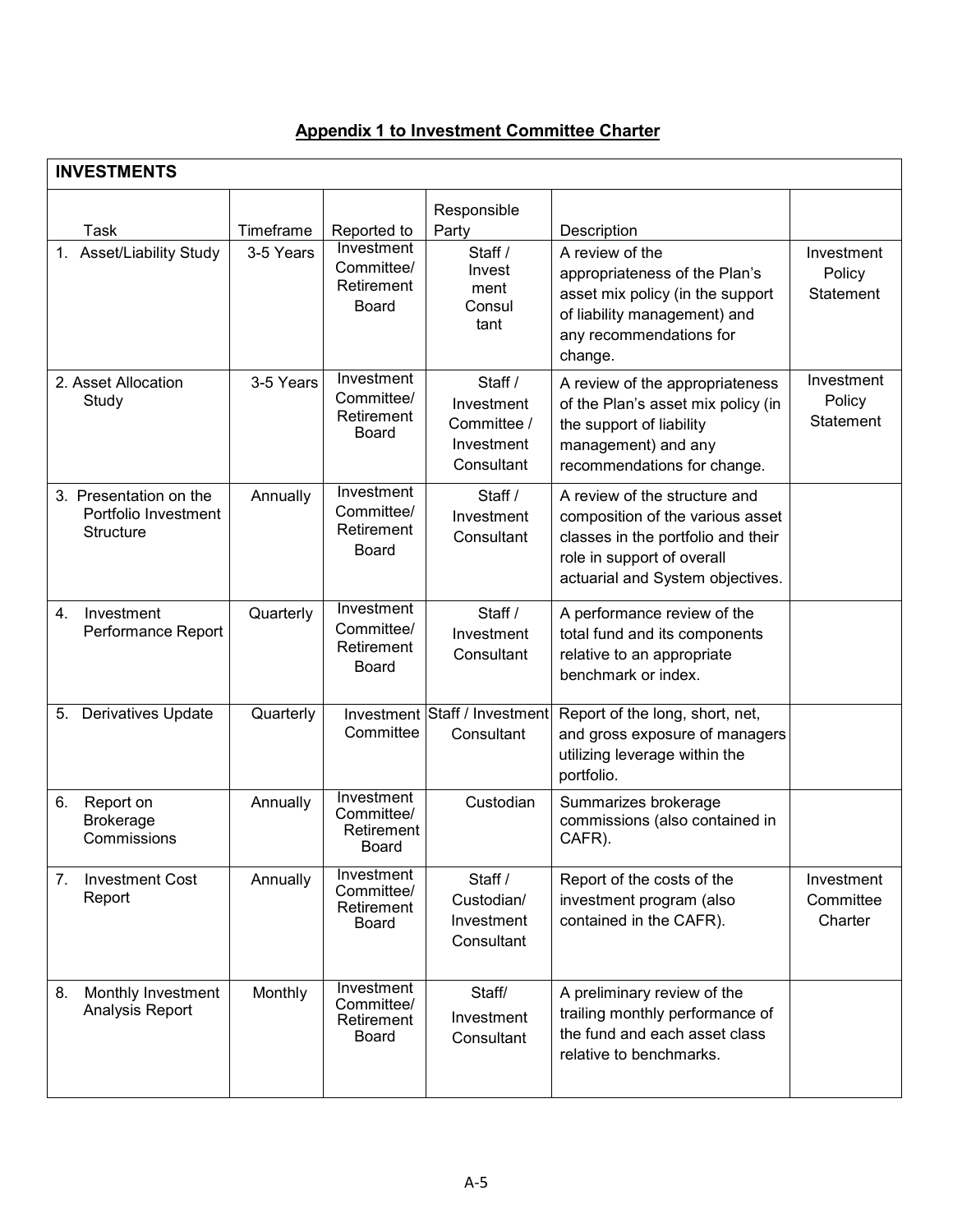# APPENDIX B: ASSET CLASS TARGET ALLOCATIONS

The Plan's asset allocation is intended to reflect, and be consistent with, the return objective and risk tolerance expressed in this Policy. It is designed to provide the highest probability of meeting or exceeding the Plan's investment objectives at a controlled level of risk that is acceptable to the **Board** 

The Board has completed a periodic asset allocation study for the Plan. The study included projections that were based on long term capital market behavior and the Plan's financial and demographic characteristics. The financial implications of a wide range of investment alternatives (conservative to aggressive) were evaluated. The result of the study is an updated, long term strategic asset allocation plan.

The Trustees elected to employ seven broad and distinct asset classes in the portfolio:

| <b>Global Equity</b> | <b>Real Estate</b>    |
|----------------------|-----------------------|
| Fixed Income         | <b>Private Equity</b> |
| Direct Lending       | Absolute Return       |
|                      | Cash                  |

Return, risk and diversification assumptions were established for each, and efficient portfolios of the seven asset classes were identified. As a result, commitment to the asset classes listed in the table below will be made to ensure diversification. Based on its determination of the appropriate risk tolerance for the Plan, and its long-term return expectations, the Board has chosen the following Asset Class Target Allocation:

| <b>Asset Class</b>     | <u>Tarqet</u> | Minimum | Maximum |
|------------------------|---------------|---------|---------|
| <b>Global Equity</b>   | 37%           | 32%     | 42%     |
| <b>Fixed Income</b>    | 30%           | 25%     | 35%     |
| <b>Direct Lending</b>  | $5%$ *        | 0%      | 10%     |
| <b>Real Estate</b>     | 11%           | 5%      | 15%     |
| <b>Private Equity</b>  | $2\%*$        | 0%      | 3%      |
| <b>Absolute Return</b> | 15%           | 10%     | 20%     |
| Cash                   | 0%            | 0%      | 5%      |

\*As the Private Equity allocation naturally declines, the proceeds will be used to increase the Direct Lending allocation.

The target allocation will be reviewed annually for reasonableness relative to significant economic and market changes or to changes in the Plan's long-term goals and objectives. A formal asset allocation study should be conducted at least every three years to verify or amend the targets.

The Plan's Target Allocation Index reflects the target asset allocations and, as of July 1, 2017, consists of 37% MSCI All Country World IMI Index (Net), 30% Bloomberg US Aggregate Bond Index, 5% BofA ML 3 Mo US T-Bill Index +5%, 11% NCREIF ODCE Index, 15% Absolute Return Composite Benchmark, and 2% Custom Private Equity Index.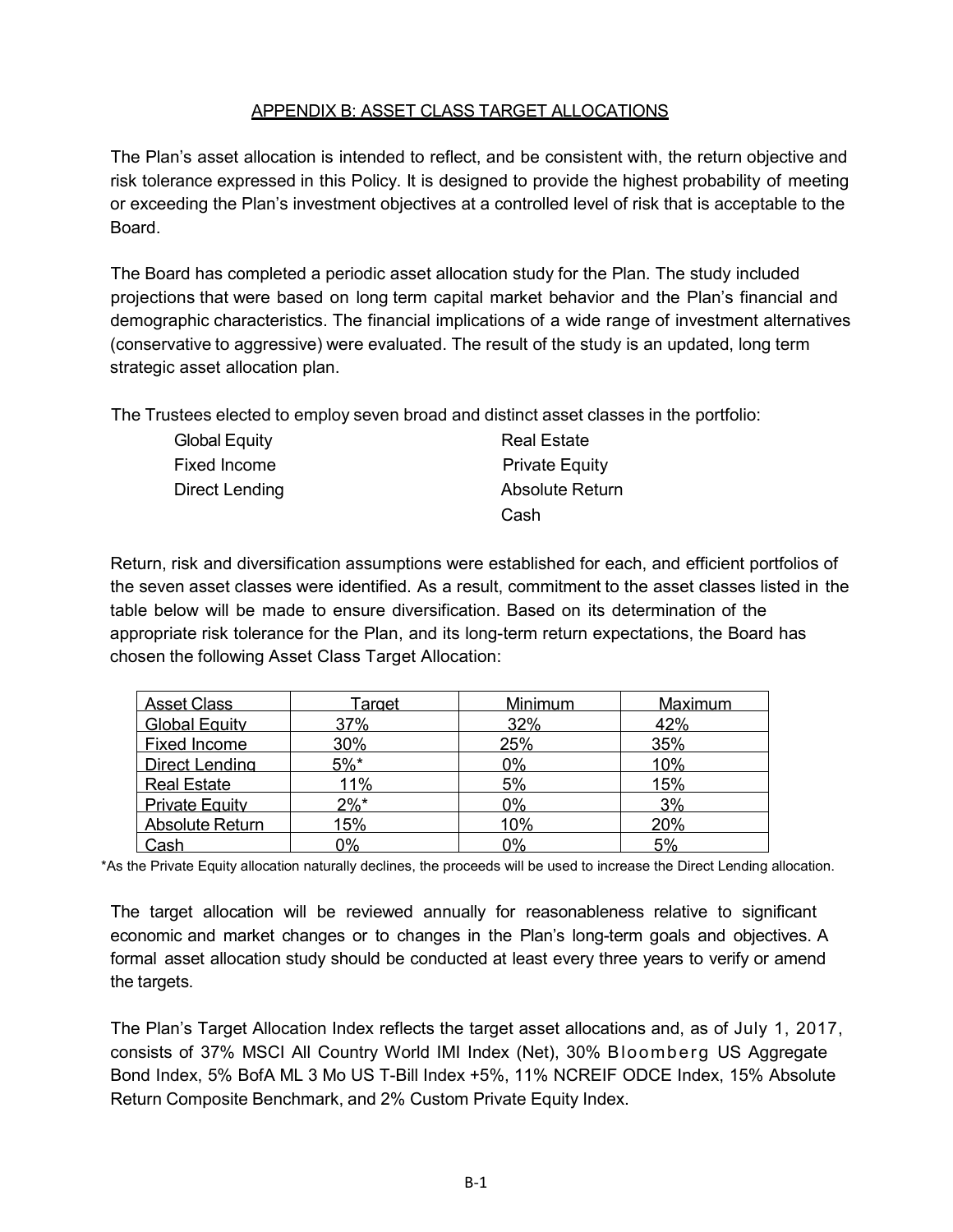The chart following indicates the benchmark index and peer universe used for each asset class and investment manager or commingled investment vehicle.

| Manager                                        | Benchmark Index                                                                               | Peer Group                                  |
|------------------------------------------------|-----------------------------------------------------------------------------------------------|---------------------------------------------|
|                                                | Northern Trust MSCI ACW IM  MSCI All Country World Investable Market Index                    | N/A                                         |
| LSV Global Large Cap Value                     | Primary: MSCI World Index<br>Secondary: MSCI World Value Index                                | Global Large Cap<br>Value<br>Equity         |
| <b>Artisan Global Opportunities</b>            | Primary: MSCI World Index<br>Secondary: MSCI World Growth Index                               | Global Large Cap<br><b>Growth Equity</b>    |
| Wellington U.S. Small Cap<br>2000              | Russell 2000 Index                                                                            | U.S. Small Cap<br>Equity                    |
| Wellington International Small<br>Cap Research | MSCI World ex-US Small Cap Index                                                              | <b>International Small</b><br>Cap<br>Equity |
| <b>LSV Emerging Markets</b>                    | <b>MSCI Emerging Markets Index</b>                                                            | <b>Emerging Markets</b><br>Equity           |
| <b>LSV Emerging Markets Small</b><br>Cap       | <b>MSCI Emerging Markets Small Cap Index</b>                                                  | <b>Emerging Markets</b><br>Small Cap        |
| <b>Total Global Equity</b>                     | MSCI All Country World Investable Market Index                                                | N/A                                         |
| <b>FCI Advisors</b>                            | Primary: Bloomberg US Gov't Credit Bond Index<br>Secondary: Bloomberg US Aggregate Bond Index | U.S. Broad Market<br>Fixed Income           |
| PIMCO Income                                   | Bloomberg US Aggregate Bond Index                                                             | U.S. Broad Market<br><b>Fixed Income</b>    |
|                                                |                                                                                               |                                             |
|                                                |                                                                                               |                                             |
| <b>Total Fixed Income</b>                      | Bloomberg US Aggregate Bond Index                                                             | N/A                                         |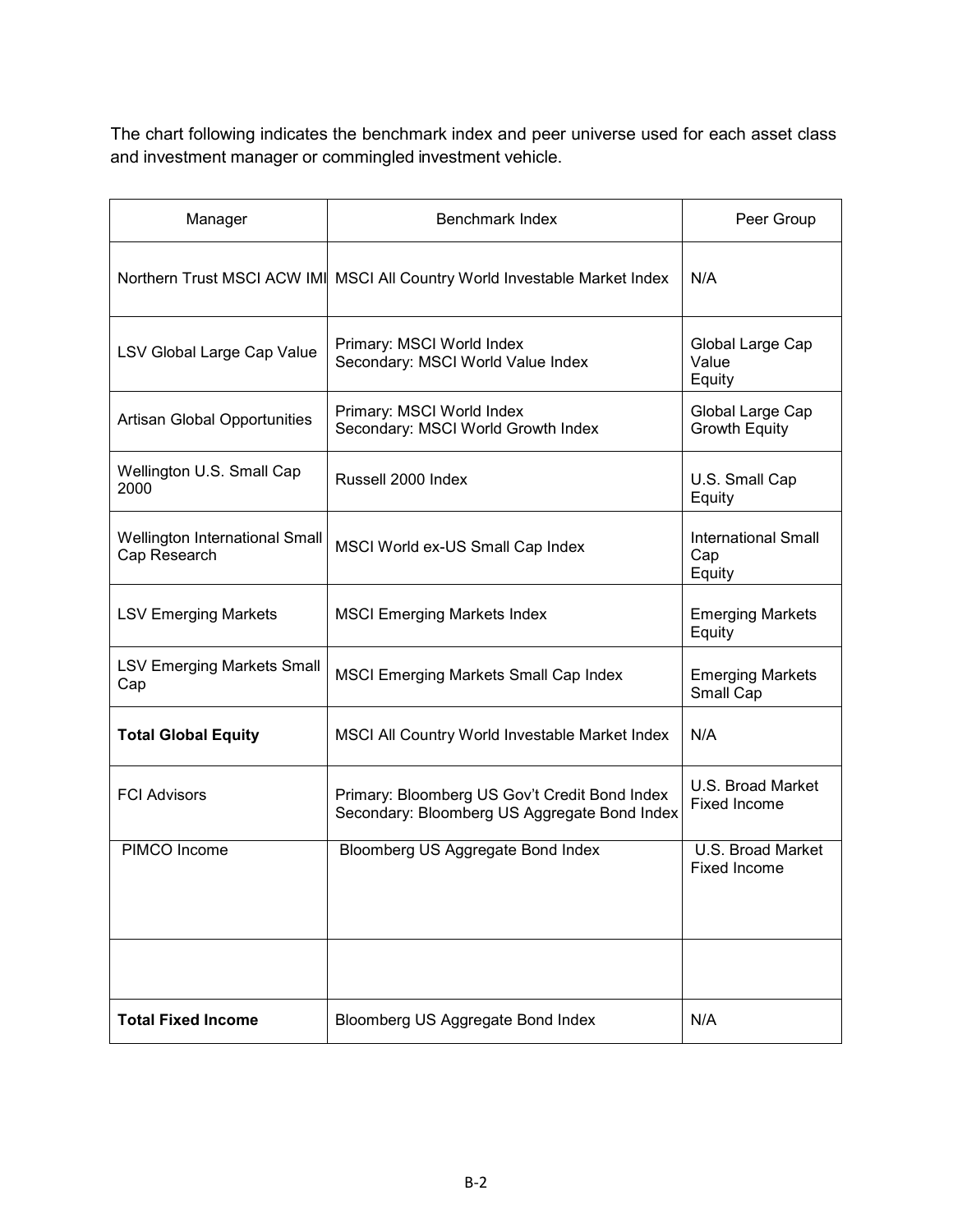| Manager                                      | Benchmark Index                                                                                                                                                                                                                                                                                         | Peer Group |
|----------------------------------------------|---------------------------------------------------------------------------------------------------------------------------------------------------------------------------------------------------------------------------------------------------------------------------------------------------------|------------|
| White Oak Fixed Income Fund                  | BofA ML 3 Mo US T-Bill Index +5%                                                                                                                                                                                                                                                                        | N/A        |
| <b>Direct Lending</b>                        | BofA ML 3 Mo US T-Bill Index +5%                                                                                                                                                                                                                                                                        | N/A        |
| <b>Prudential PRISA II</b>                   | <b>NCREIF ODCE Index</b>                                                                                                                                                                                                                                                                                | N/A        |
| Morgan Stanley Prime<br><b>Property Fund</b> | <b>NCREIF ODCE Index</b>                                                                                                                                                                                                                                                                                | N/A        |
| <b>Total Real Estate</b>                     | <b>NCREIF ODCE Index</b>                                                                                                                                                                                                                                                                                | N/A        |
| J.P. Morgan Private Equity                   | Primary: Cambridge U.S. Private Equity<br>Index                                                                                                                                                                                                                                                         | N/A        |
| <b>Abbott Capital Private Equity</b>         | Secondary: Russell 3000 + 3%<br>Primary: Cambridge U.S. Private Equity<br>Index<br>Secondary: Russell 3000 + 3%                                                                                                                                                                                         | N/A        |
| <b>Total Private Equity</b>                  | Primary: Custom Benchmark: Cambridge<br>U.S. Private Equity Index<br>Secondary: Russell 3000 + 3%                                                                                                                                                                                                       | N/A        |
| Grosvenor Hedge Fund                         | Long-term: 3 month Treasury Bills + 5%<br>Short-term: Hedge Fund Net Fund of Funds<br>Multi-Strategy Index                                                                                                                                                                                              | N/A        |
| <b>GMO Benchmark Free</b><br>Allocation      | Long-term: CPI + 5%<br>Short-term: 60% MSCI All Country World<br>Index and 40% Bloomberg Global<br>Aggregate Index                                                                                                                                                                                      | N/A        |
| <b>Total Absolute Return</b>                 | Custom Long-term Composite Benchmark:<br>70% BofA ML 3 Mo US T-Bill Index +5%;<br>30% Consumer Price Index + 5%<br>Custom short-term Composite Benchmark:<br>70% Hedge Fund Net Fund of Funds<br>Multi- Strategy Index; 18% MSCI All<br>Country World Index and 12% Bloomberg<br>Global Aggregate Index | N/A        |